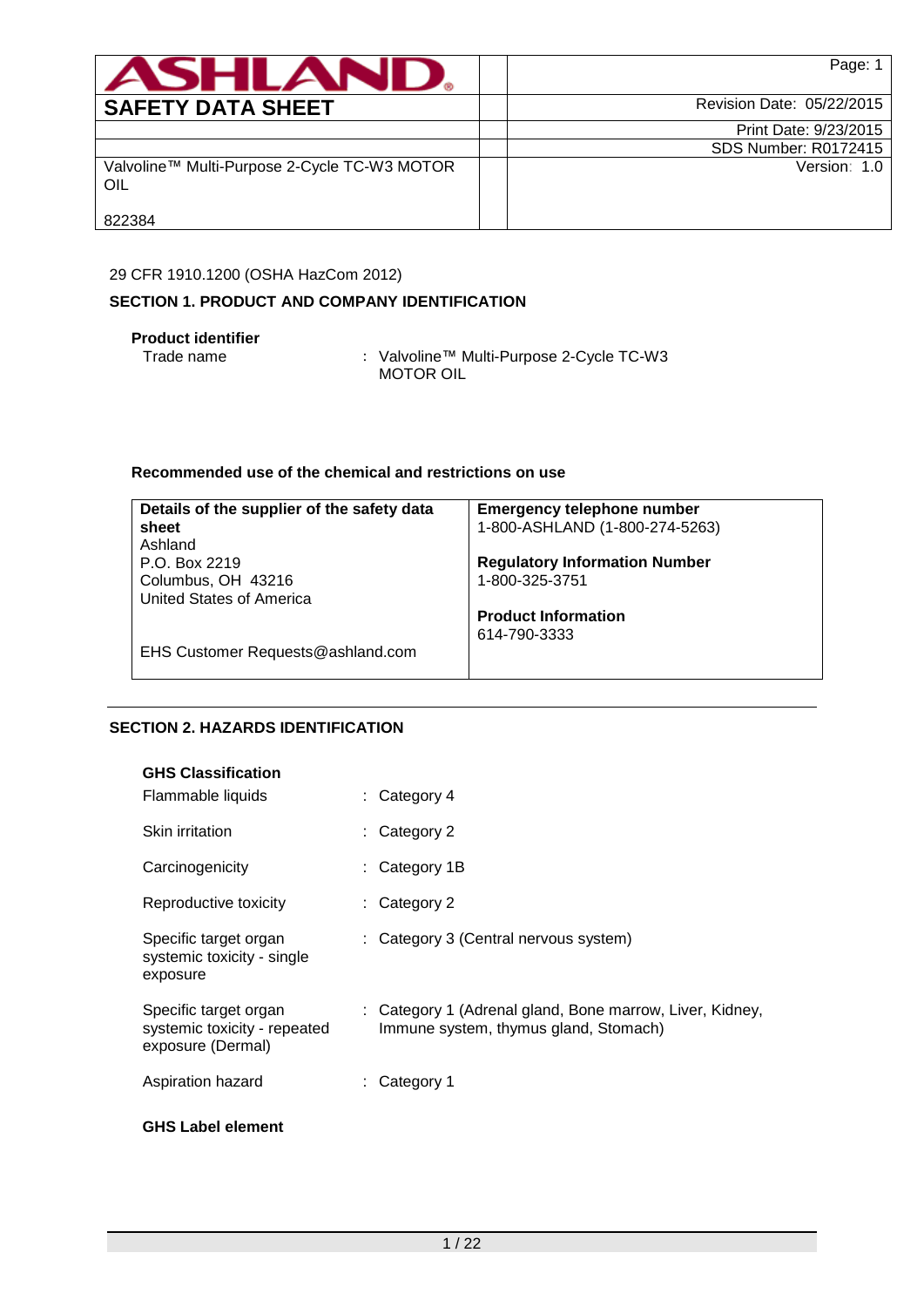| <b>ASHLAND.</b>                                     | Page: 2                     |
|-----------------------------------------------------|-----------------------------|
| <b>SAFETY DATA SHEET</b>                            | Revision Date: 05/22/2015   |
|                                                     | Print Date: 9/23/2015       |
|                                                     | <b>SDS Number: R0172415</b> |
| Valvoline™ Multi-Purpose 2-Cycle TC-W3 MOTOR<br>OIL | Version: 1.0                |
| 822384                                              |                             |

| Hazard pictograms               |                                                                                                                                                                                                                                                                                                                                                                                                                                                                                                                                                                                                                                                                                                                                                                                                                                                                                                                                                                                                                                                                                                                                                                                                                                                                                                                                                                          |
|---------------------------------|--------------------------------------------------------------------------------------------------------------------------------------------------------------------------------------------------------------------------------------------------------------------------------------------------------------------------------------------------------------------------------------------------------------------------------------------------------------------------------------------------------------------------------------------------------------------------------------------------------------------------------------------------------------------------------------------------------------------------------------------------------------------------------------------------------------------------------------------------------------------------------------------------------------------------------------------------------------------------------------------------------------------------------------------------------------------------------------------------------------------------------------------------------------------------------------------------------------------------------------------------------------------------------------------------------------------------------------------------------------------------|
| Signal Word                     | Danger                                                                                                                                                                                                                                                                                                                                                                                                                                                                                                                                                                                                                                                                                                                                                                                                                                                                                                                                                                                                                                                                                                                                                                                                                                                                                                                                                                   |
| <b>Hazard Statements</b>        | Combustible liquid.<br>May be fatal if swallowed and enters airways.<br>Causes skin irritation.<br>May cause drowsiness or dizziness.<br>May cause cancer.<br>Suspected of damaging fertility or the unborn child.<br>Causes damage to organs (Adrenal gland, Bone marrow, Liver,<br>Kidney, Immune system, thymus gland, Stomach) through<br>prolonged or repeated exposure in contact with skin.                                                                                                                                                                                                                                                                                                                                                                                                                                                                                                                                                                                                                                                                                                                                                                                                                                                                                                                                                                       |
| <b>Precautionary Statements</b> | <b>Prevention:</b><br>Obtain special instructions before use.<br>Do not handle until all safety precautions have been read and<br>understood.<br>Keep away from heat/sparks/open flames/hot surfaces. - No<br>smoking.<br>Do not breathe dust/ fume/ gas/ mist/ vapors/ spray.<br>Wash skin thoroughly after handling.<br>Do not eat, drink or smoke when using this product.<br>Use only outdoors or in a well-ventilated area.<br>Wear protective gloves/ protective clothing/ eye protection/ face<br>protection.<br><b>Response:</b><br>IF SWALLOWED: Immediately call a POISON CENTER or<br>doctor/ physician.<br>IF ON SKIN: Wash with plenty of soap and water.<br>IF INHALED: Remove person to fresh air and keep comfortable<br>for breathing. Call a POISON CENTER or doctor/ physician if<br>you feel unwell.<br>IF exposed or concerned: Get medical advice/ attention.<br>Do NOT induce vomiting.<br>If skin irritation occurs: Get medical advice/attention<br>Take off contaminated clothing and wash before reuse.<br>In case of fire: Use dry sand, dry chemical or alcohol-resistant<br>foam to extinguish.<br>Storage:<br>Store in a well-ventilated place. Keep container tightly closed.<br>Store in a well-ventilated place. Keep cool.<br>Store locked up.<br>Disposal:<br>Dispose of contents/ container to an approved waste disposal<br>plant. |

# **Other hazards**

Static Accumulating liquid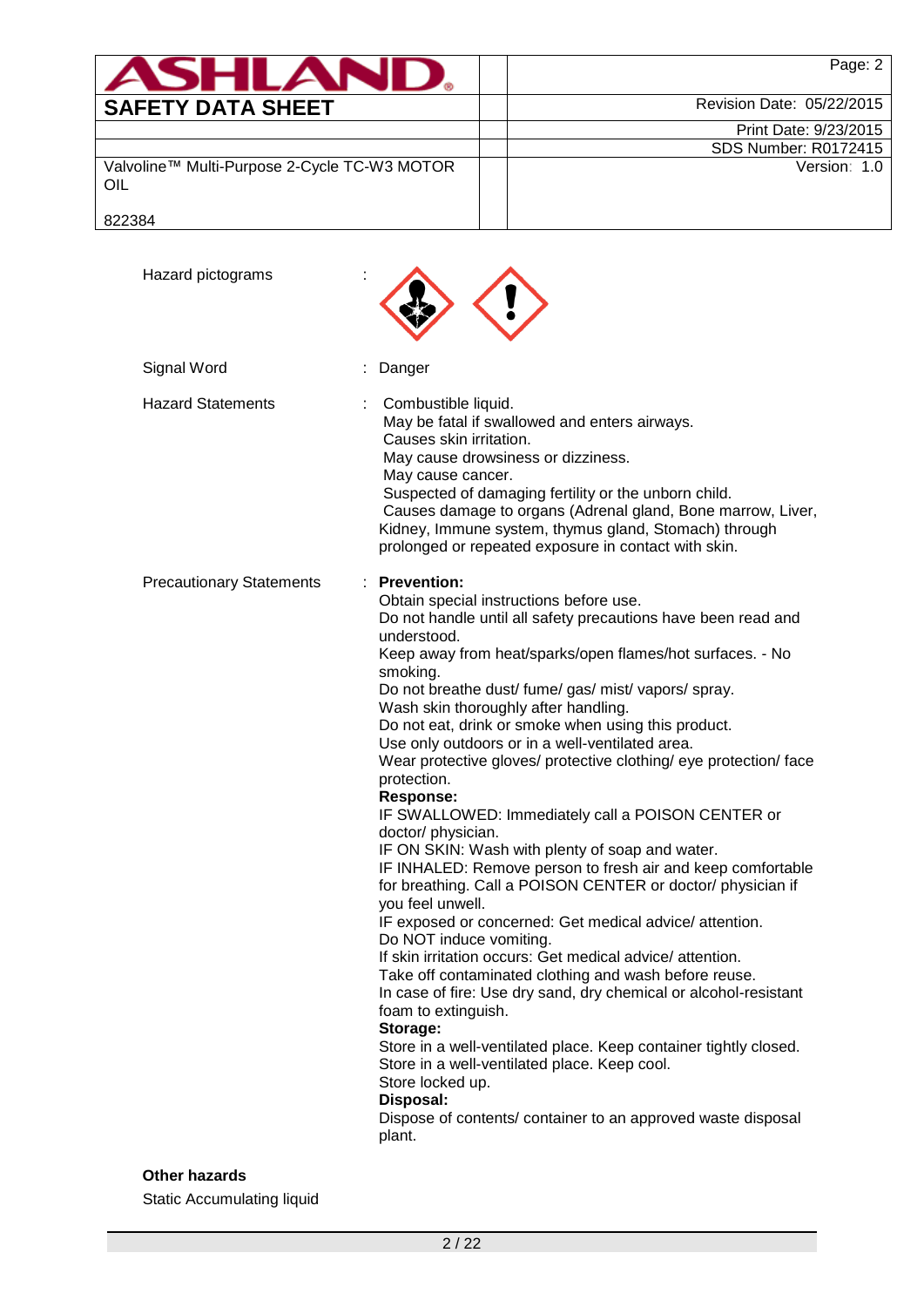| ASHLAND                                             | Page: 3                   |
|-----------------------------------------------------|---------------------------|
| <b>SAFETY DATA SHEET</b>                            | Revision Date: 05/22/2015 |
|                                                     | Print Date: 9/23/2015     |
|                                                     | SDS Number: R0172415      |
| Valvoline™ Multi-Purpose 2-Cycle TC-W3 MOTOR<br>OIL | Version: 1.0              |
| 822384                                              |                           |

# **SECTION 3. COMPOSITION/INFORMATION ON INGREDIENTS**

| Substance / Mixture | : Mixture            |
|---------------------|----------------------|
| Chemical nature     | : Defatter           |
| Chemical nature     | : Static Accumulator |

# **Hazardous components**

| <b>Chemical Name</b>                              | CAS-No.    | Classification         | Concentration (%) |
|---------------------------------------------------|------------|------------------------|-------------------|
| DISTILLATES (PETROLEUM),                          | 64742-47-8 | Flam. Liq. 4; H227     | 30.00             |
| <b>HYDROTREATED LIGHT</b>                         |            | Skin Irrit. 2; H315    |                   |
|                                                   |            |                        |                   |
|                                                   |            | STOT SE 3; H336        |                   |
|                                                   |            |                        |                   |
|                                                   |            |                        |                   |
| DISTILLATES, SOLVENT-<br>REFINED HEAVY PARAFFINIC | 64741-88-4 | Carc. 1B; H350         | 30.00             |
|                                                   |            | Repr. 2; H361          |                   |
|                                                   |            | <b>STOT RE 1; H372</b> |                   |
|                                                   |            |                        |                   |
|                                                   |            | Asp. Tox. 1; H304      |                   |
|                                                   |            |                        |                   |
| RESIDUAL OILS (PETROLEUM),                        | 64742-01-4 | Acute Tox. 4; H332     | 20.00             |
| SOLVENT-REFINED                                   |            |                        |                   |
|                                                   |            | Carc. 1B; H350         |                   |
|                                                   |            | Repr. 2; H361          |                   |
|                                                   |            | <b>STOT RE 1; H372</b> |                   |
|                                                   |            | Asp. Tox. 1; H304      |                   |
|                                                   |            |                        |                   |
|                                                   |            |                        |                   |
| <b>SOLVENT NAPHTHA</b>                            | 64742-94-5 | Flam. Liq. 4; H227     | 1.50              |
| (PETROLEUM), HEAVY                                |            |                        |                   |
| <b>AROMATIC</b>                                   |            | Asp. Tox. 1; H304      |                   |
|                                                   |            |                        |                   |
|                                                   |            |                        |                   |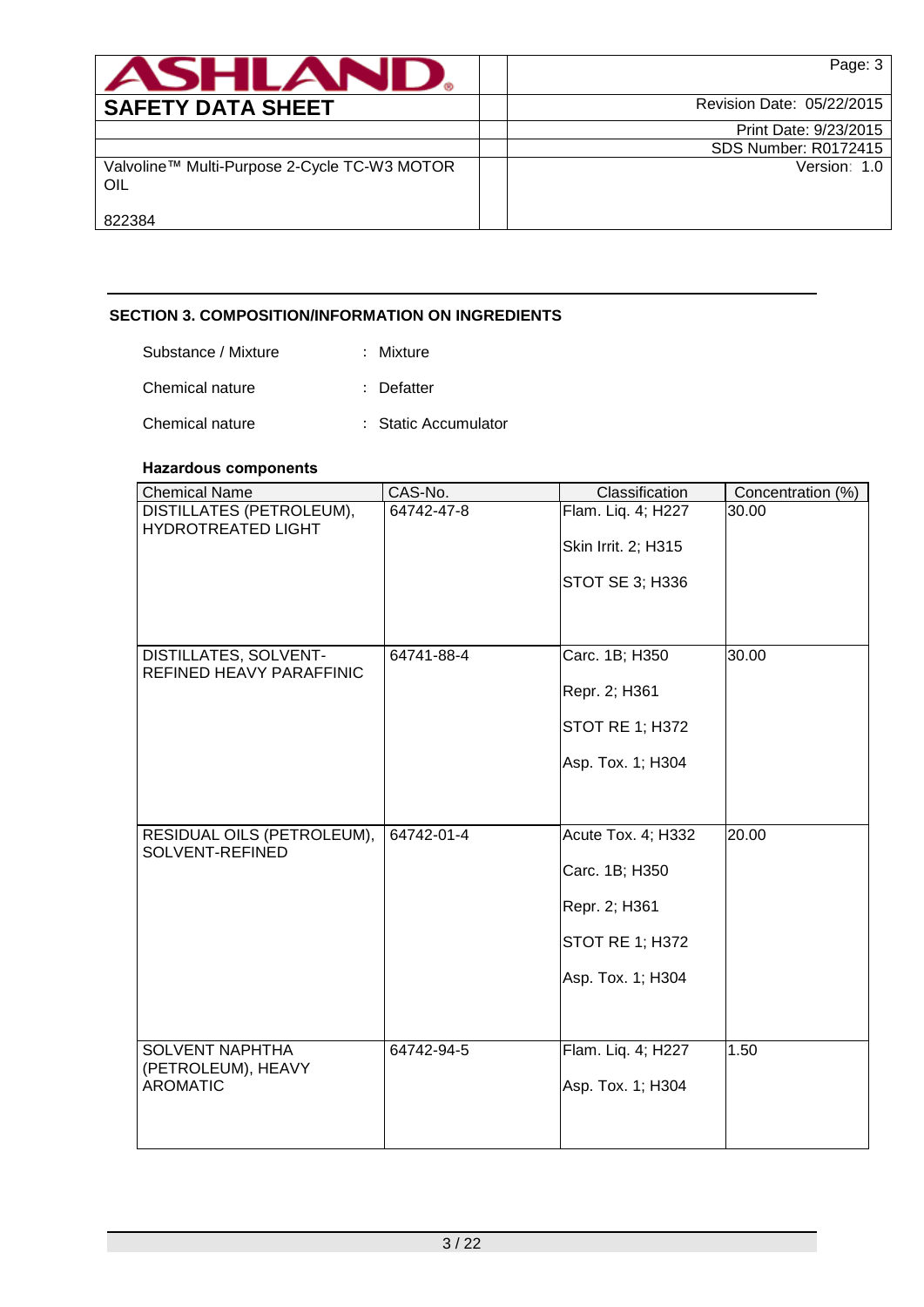| <b>ASHLANU</b>                                      | Page: 4                   |
|-----------------------------------------------------|---------------------------|
| <b>SAFETY DATA SHEET</b>                            | Revision Date: 05/22/2015 |
|                                                     | Print Date: 9/23/2015     |
|                                                     | SDS Number: R0172415      |
| Valvoline™ Multi-Purpose 2-Cycle TC-W3 MOTOR<br>OIL | Version: 1.0              |
| 822384                                              |                           |

## **SECTION 4. FIRST AID MEASURES** General advice : Move out of dangerous area. Call a POISON CENTRE or doctor/physician if exposed or you feel unwell. Show this safety data sheet to the doctor in attendance. Symptoms of poisoning may appear several hours later. Do not leave the victim unattended. If inhaled : Move to fresh air. If unconscious place in recovery position and seek medical advice. Consult a physician after significant exposure. In case of skin contact : Remove contaminated clothing. If irritation develops, get medical attention. If on skin, rinse well with water. Wash contaminated clothing before re-use. If on clothes, remove clothes. In case of eye contact : Flush eyes with water as a precaution. Remove contact lenses. Protect unharmed eye. If eye irritation persists, consult a specialist. If swallowed : Obtain medical attention. Do NOT induce vomiting. Do not give milk or alcoholic beverages. Never give anything by mouth to an unconscious person. If symptoms persist, call a physician. Most important symptoms and effects, both acute and delayed : Inhalation of high concentrations of this material, as could occur in enclosed spaces or during deliberate abuse, may be associated with cardiac arrhythmias. Sympathomimetic drugs may initiate cardiac arrhythmias in persons exposed to this material. Acute aspiration of large amounts of oil-laden material may produce a serious aspiration pneumonia. Patients who aspirate these oils should be followed for the development of long-term sequelae. Repeated aspiration of small quantities of mineral oil can produce chronic inflammation of the lungs (i.e. lipoid pneumonia) that may progress to pulmonary fibrosis. Symptoms are often subtle and radiological changes appear worse than clinical abnormalities. Occasionally, persistent cough, irritation of the upper respiratory tract, shortness of breath with exertion, fever, and bloody sputum occur. Inhalation exposure to oil mists below current workplace exposure limits is unlikely to cause pulmonary

abnormalities. Inhalation or ingestion of high levels of this material (or a component) may cause a hemolytic reaction. Complications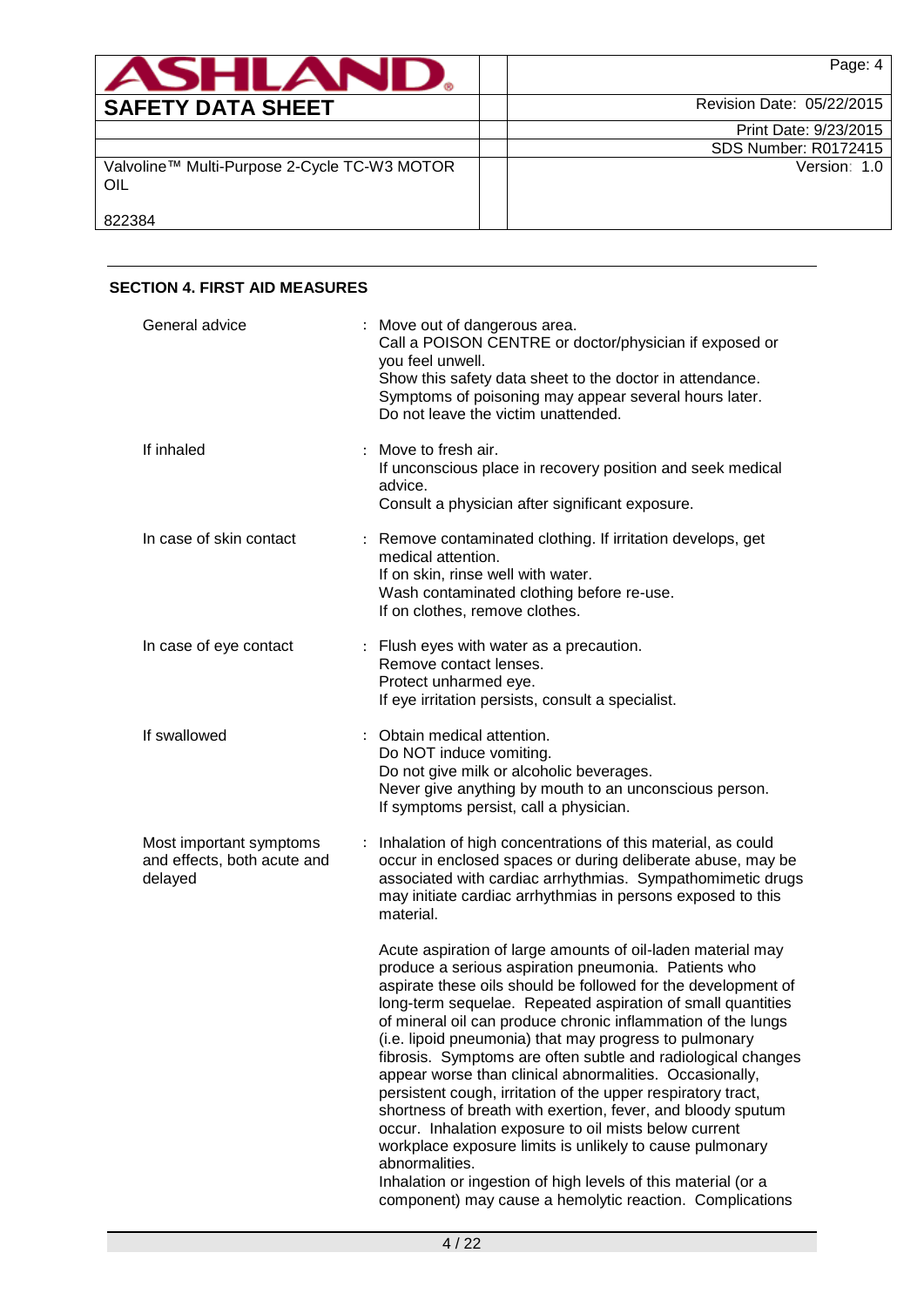| <b>ASHLAND.</b>                                     | Page: 5                   |
|-----------------------------------------------------|---------------------------|
| <b>SAFETY DATA SHEET</b>                            | Revision Date: 05/22/2015 |
|                                                     | Print Date: 9/23/2015     |
|                                                     | SDS Number: R0172415      |
| Valvoline™ Multi-Purpose 2-Cycle TC-W3 MOTOR<br>OIL | Version: 1.0              |
| 822384                                              |                           |

| Lung irritation<br>confusion<br>irregular heartbeat<br>Convulsions<br>respiratory failure<br>May cause cancer. | Signs and symptoms of exposure to this material through<br>breathing, swallowing, and/or passage of the material through<br>the skin may include:<br>stomach or intestinal upset (nausea, vomiting, diarrhea)<br>irritation (nose, throat, airways)<br>May be fatal if swallowed and enters airways.<br>Causes skin irritation.<br>May cause drowsiness or dizziness.<br>Suspected of damaging fertility or the unborn child.<br>Causes damage to organs through prolonged or repeated<br>exposure in contact with skin. |
|----------------------------------------------------------------------------------------------------------------|--------------------------------------------------------------------------------------------------------------------------------------------------------------------------------------------------------------------------------------------------------------------------------------------------------------------------------------------------------------------------------------------------------------------------------------------------------------------------------------------------------------------------|
| Notes to physician<br>: No hazards which require special first aid measures.                                   |                                                                                                                                                                                                                                                                                                                                                                                                                                                                                                                          |

## **SECTION 5. FIREFIGHTING MEASURES**

| Suitable extinguishing media            | : Use extinguishing measures that are appropriate to local<br>circumstances and the surrounding environment.<br>Water spray<br>Foam<br>Carbon dioxide (CO2)<br>Dry chemical                                                                                                                                                                                                   |
|-----------------------------------------|-------------------------------------------------------------------------------------------------------------------------------------------------------------------------------------------------------------------------------------------------------------------------------------------------------------------------------------------------------------------------------|
| Unsuitable extinguishing<br>media       | : High volume water jet                                                                                                                                                                                                                                                                                                                                                       |
| Specific hazards during<br>firefighting | : If product is heated above its flash point it will produce vapors<br>sufficient to support combustion. Vapors are heavier than air<br>and may travel along the ground and be ignited by heat, pilot<br>lights, other flames and ignition sources at locations near the<br>point of release.<br>Do not allow run-off from fire fighting to enter drains or water<br>courses. |
| Hazardous combustion<br>products        | $:$ carbon dioxide and carbon monoxide<br>nitrogen oxides (NOx)<br>Hydrocarbons<br>Nitrogen oxides (NOx)                                                                                                                                                                                                                                                                      |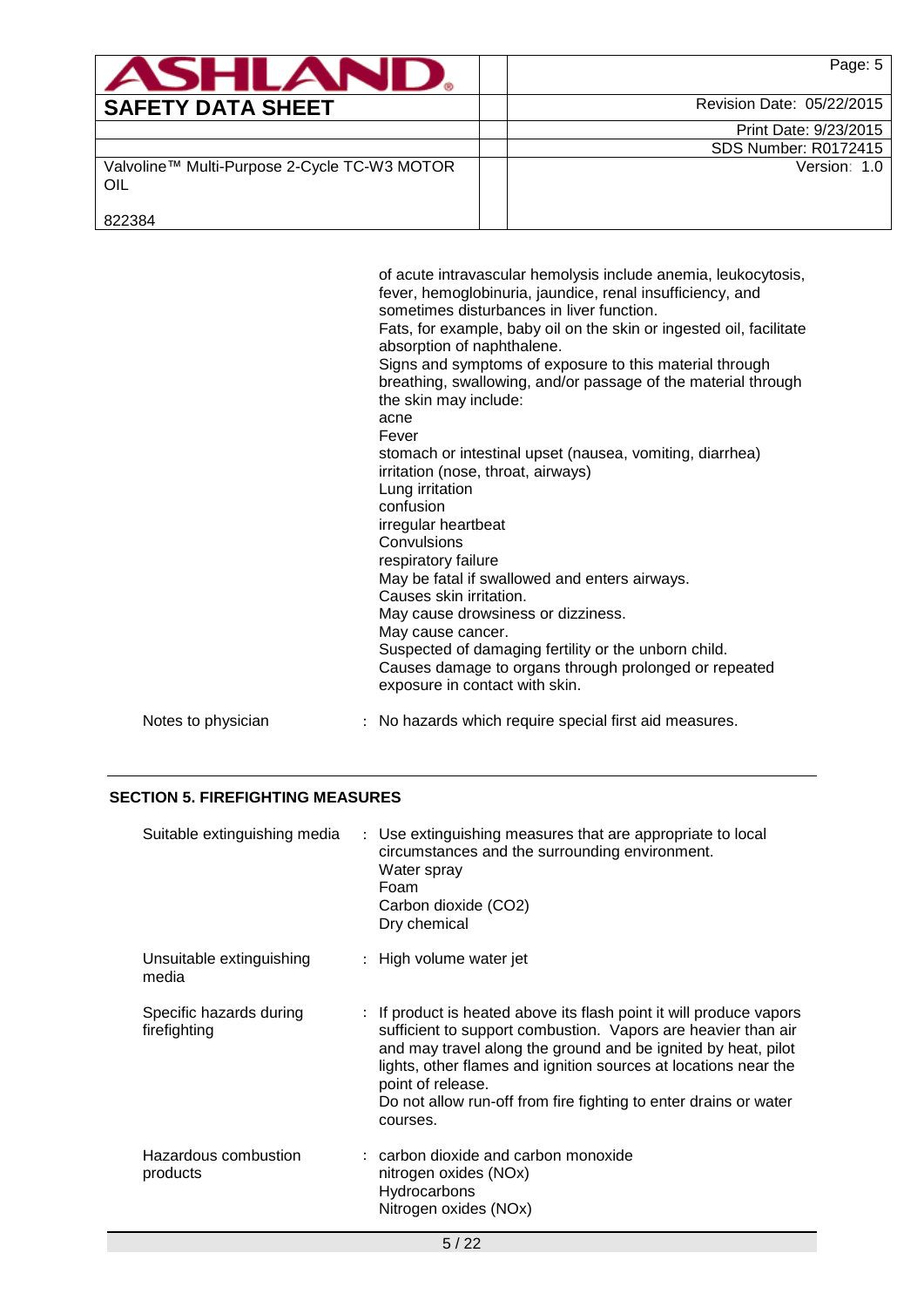| <b>ASHLAND.</b>                                     | Page: 6                     |
|-----------------------------------------------------|-----------------------------|
| <b>SAFETY DATA SHEET</b>                            | Revision Date: 05/22/2015   |
|                                                     | Print Date: 9/23/2015       |
|                                                     | <b>SDS Number: R0172415</b> |
| Valvoline™ Multi-Purpose 2-Cycle TC-W3 MOTOR<br>OIL | Version: 1.0                |
| 822384                                              |                             |

|                                                  | Sulphur oxides                                                                                                                                                               |
|--------------------------------------------------|------------------------------------------------------------------------------------------------------------------------------------------------------------------------------|
| Specific extinguishing<br>methods                |                                                                                                                                                                              |
|                                                  | Product is compatible with standard fire-fighting agents.                                                                                                                    |
| Further information                              | : Fire residues and contaminated fire extinguishing water must<br>be disposed of in accordance with local regulations.<br>Use a water spray to cool fully closed containers. |
| Special protective equipment<br>for firefighters | : In the event of fire, wear self-contained breathing apparatus.                                                                                                             |

# **SECTION 6. ACCIDENTAL RELEASE MEASURES**

| Personal precautions,<br>protective equipment and<br>emergency procedures | : Remove all sources of ignition.<br>Use personal protective equipment.<br>Ensure adequate ventilation.<br>Persons not wearing protective equipment should be excluded<br>from area of spill until clean-up has been completed.                                                                 |
|---------------------------------------------------------------------------|-------------------------------------------------------------------------------------------------------------------------------------------------------------------------------------------------------------------------------------------------------------------------------------------------|
| <b>Environmental precautions</b>                                          | : Prevent product from entering drains.<br>Prevent further leakage or spillage if safe to do so.<br>If the product contaminates rivers and lakes or drains inform<br>respective authorities.                                                                                                    |
| Methods and materials for<br>containment and cleaning up                  | : Contain spillage, and then collect with non-combustible<br>absorbent material, (e.g. sand, earth, diatomaceous earth,<br>vermiculite) and place in container for disposal according to<br>local / national regulations (see section 13).<br>Keep in suitable, closed containers for disposal. |
| Other information                                                         | : Comply with all applicable federal, state, and local regulations.<br>Suppress (knock down) gases/vapours/mists with a water<br>spray jet.                                                                                                                                                     |

# **SECTION 7. HANDLING AND STORAGE**

| Advice on safe handling | : Avoid formation of aerosol.<br>Provide sufficient air exchange and/or exhaust in work rooms.<br>Do not breathe vapours/dust.<br>Do not smoke.<br>Container hazardous when empty.<br>Avoid exposure - obtain special instructions before use.<br>Avoid contact with skin and eyes.<br>Smoking, eating and drinking should be prohibited in the<br>application area.<br>For personal protection see section 8. |
|-------------------------|----------------------------------------------------------------------------------------------------------------------------------------------------------------------------------------------------------------------------------------------------------------------------------------------------------------------------------------------------------------------------------------------------------------|
|                         |                                                                                                                                                                                                                                                                                                                                                                                                                |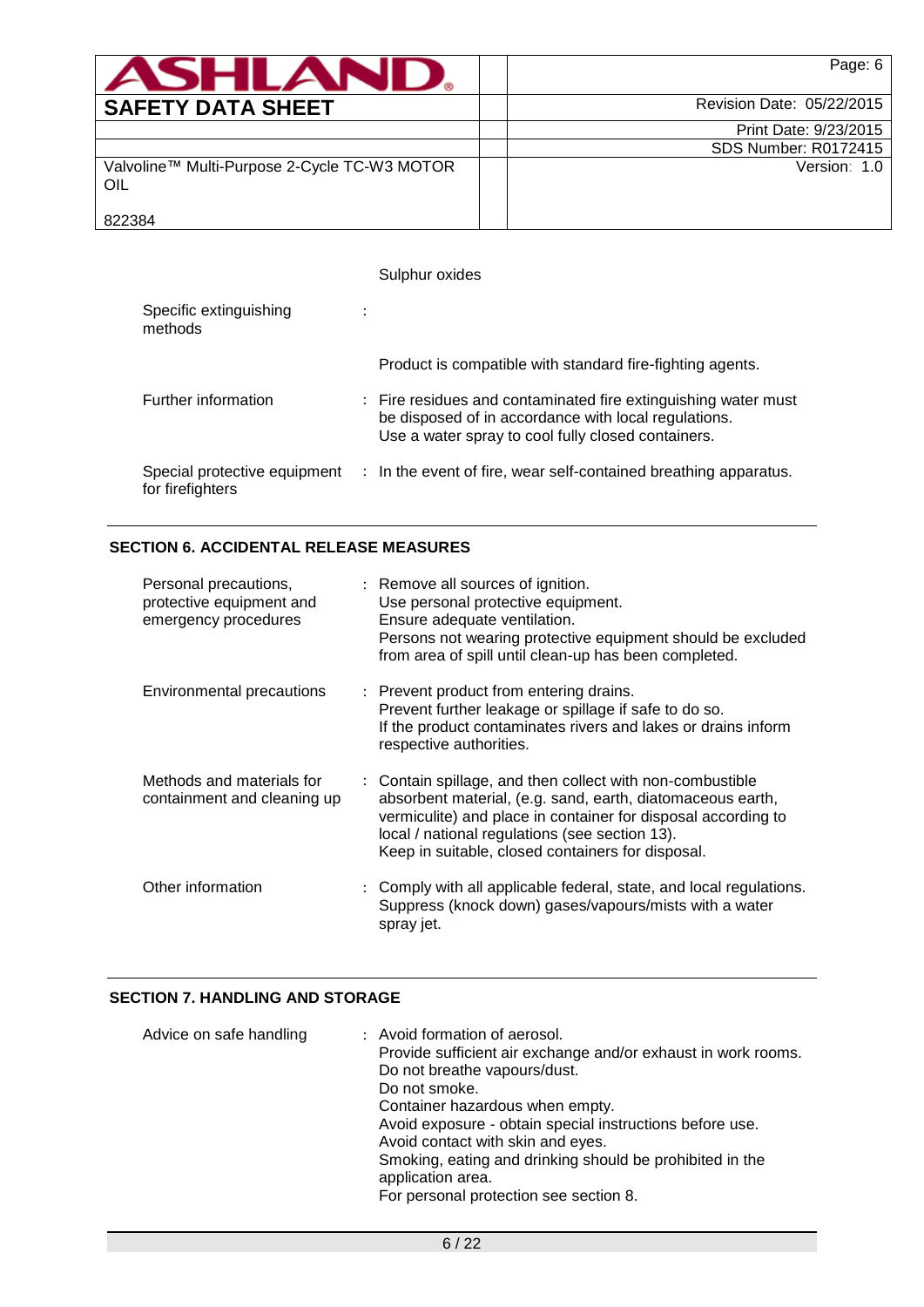| <b>ASHLAND.</b>                                     | Page: 7                     |
|-----------------------------------------------------|-----------------------------|
| <b>SAFETY DATA SHEET</b>                            | Revision Date: 05/22/2015   |
|                                                     | Print Date: 9/23/2015       |
|                                                     | <b>SDS Number: R0172415</b> |
| Valvoline™ Multi-Purpose 2-Cycle TC-W3 MOTOR<br>OIL | Version: 1.0                |
| 822384                                              |                             |

Dispose of rinse water in accordance with local and national regulations.

| Conditions for safe storage | : Keep container tightly closed in a dry and well-ventilated<br>place.<br>Containers which are opened must be carefully resealed and<br>kept upright to prevent leakage.<br>Observe label precautions.<br>No smoking.<br>Electrical installations / working materials must comply with |
|-----------------------------|----------------------------------------------------------------------------------------------------------------------------------------------------------------------------------------------------------------------------------------------------------------------------------------|
|                             | the technological safety standards.                                                                                                                                                                                                                                                    |

# **SECTION 8. EXPOSURE CONTROLS/PERSONAL PROTECTION**

| Components                                                         | CAS-No.    | Value type<br>(Form of<br>exposure) | Control<br>parameters /<br>Permissible<br>concentration        | <b>Basis</b>                 |
|--------------------------------------------------------------------|------------|-------------------------------------|----------------------------------------------------------------|------------------------------|
| DISTILLATES (PETROLEUM),<br><b>HYDROTREATED LIGHT</b>              | 64742-47-8 | <b>TWA</b>                          | 200 mg/m3<br>Non-aerosol<br>(as total<br>hydrocarbon<br>vapor) | <b>ACGIH</b>                 |
|                                                                    |            | <b>REL</b>                          | 100 mg/m3                                                      | NIOSH/GUID<br>Е              |
| DISTILLATES, SOLVENT-<br><b>REFINED HEAVY</b><br><b>PARAFFINIC</b> | 64741-88-4 | PEL                                 | 500 ppm<br>2,000 mg/m3                                         | OSHA_TRA<br><b>NS</b>        |
|                                                                    |            | <b>REL</b>                          | $5$ mg/m $3$<br>Mist.                                          | NIOSH/GUID<br>Е              |
|                                                                    |            | <b>STEL</b>                         | 10 mg/m3<br>Mist.                                              | NIOSH/GUID<br>Е              |
|                                                                    |            | PEL                                 | $5$ mg/m $3$<br>Mist.                                          | <b>OSHA TRA</b><br><b>NS</b> |
|                                                                    |            | <b>TWA</b>                          | $5 \text{ mg/m}$ 3<br>Inhalable fraction.                      | <b>ACGIH</b>                 |
| <b>SOLVENT NAPHTHA</b><br>(PETROLEUM), HEAVY<br><b>AROMATIC</b>    | 64742-94-5 | <b>REL</b>                          | $100$ ppm<br>400 mg/m3                                         | NIOSH/GUID<br>E              |
|                                                                    |            | <b>PEL</b>                          | 100 ppm<br>400 mg/m3                                           | <b>OSHA TRA</b><br>NS.       |

## **Components with workplace control parameters**

**Engineering measures** : Provide sufficient mechanical (general and/or local exhaust) ventilation to maintain exposure below exposure guidelines (if applicable) or below levels that cause known, suspected or apparent adverse effects.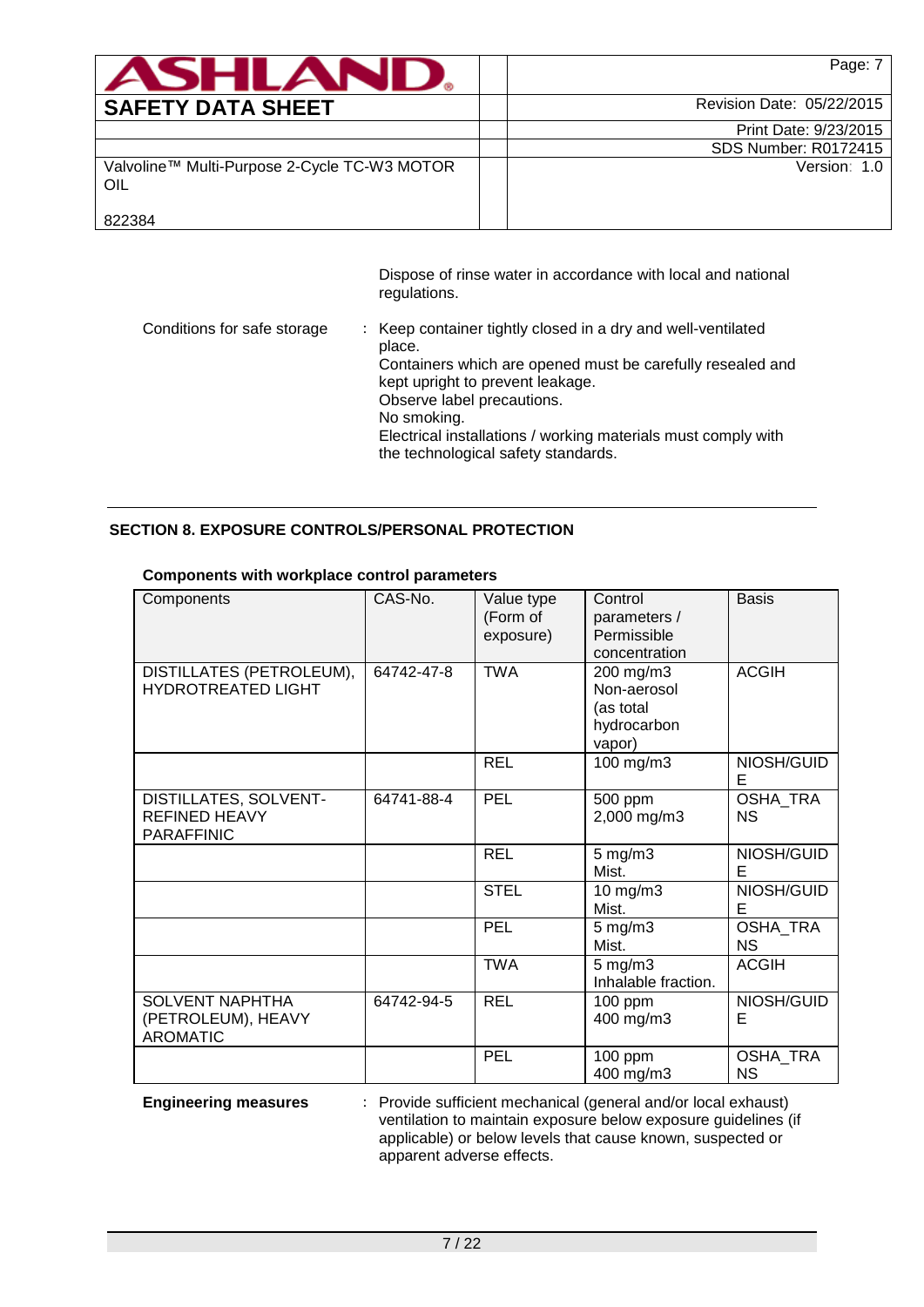| ASHLANI                                             | Page: 8                     |
|-----------------------------------------------------|-----------------------------|
| <b>SAFETY DATA SHEET</b>                            | Revision Date: 05/22/2015   |
|                                                     | Print Date: 9/23/2015       |
|                                                     | <b>SDS Number: R0172415</b> |
| Valvoline™ Multi-Purpose 2-Cycle TC-W3 MOTOR<br>OIL | Version: 1.0                |
| 822384                                              |                             |

| Personal protective equipment |                                                                                                                                                                                                                                                                                                                                                                                                                                                                                                                                                                                                            |
|-------------------------------|------------------------------------------------------------------------------------------------------------------------------------------------------------------------------------------------------------------------------------------------------------------------------------------------------------------------------------------------------------------------------------------------------------------------------------------------------------------------------------------------------------------------------------------------------------------------------------------------------------|
| Respiratory protection        | : In the case of vapour formation use a respirator with an<br>approved filter.                                                                                                                                                                                                                                                                                                                                                                                                                                                                                                                             |
|                               | A NIOSH-approved air-purifying respirator with an appropriate<br>cartridge and/or filter may be permissible under certain<br>circumstances where airborne concentrations are expected to<br>exceed exposure limits (if applicable) or if overexposure has<br>otherwise been determined. Protection provided by air-<br>purifying respirators is limited. Use a positive pressure, air-<br>supplied respirator if there is any potential for uncontrolled<br>release, exposure levels are not known or any other<br>circumstances where an air-purifying respirator may not<br>provide adequate protection. |
| Hand protection<br>Remarks    | The suitability for a specific workplace should be discussed<br>with the producers of the protective gloves.                                                                                                                                                                                                                                                                                                                                                                                                                                                                                               |
| Eye protection                | Not required under normal conditions of use. Wear splash-<br>proof safety goggles if material could be misted or splashed<br>into eyes.                                                                                                                                                                                                                                                                                                                                                                                                                                                                    |
| Skin and body protection      | : Wear as appropriate:<br>impervious clothing<br>Safety shoes<br>Choose body protection according to the amount and<br>concentration of the dangerous substance at the work place.<br>Discard gloves that show tears, pinholes, or signs of wear.<br>Wear resistant gloves (consult your safety equipment<br>supplier).                                                                                                                                                                                                                                                                                    |
| Hygiene measures              | : Wash hands before breaks and at the end of workday.<br>When using do not eat or drink.<br>When using do not smoke.                                                                                                                                                                                                                                                                                                                                                                                                                                                                                       |

# **SECTION 9. PHYSICAL AND CHEMICAL PROPERTIES**

| Physical state               | : liquid                          |
|------------------------------|-----------------------------------|
| Odour                        | : hydrocarbon-like                |
| Odour Threshold              | : No data available               |
| рH                           | : No data available               |
| Melting point/freezing point | : $<$ -38 °F / -39 °C             |
| Boiling point/boiling range  | : > 356 °F / 180 °C<br>(1013 hPa) |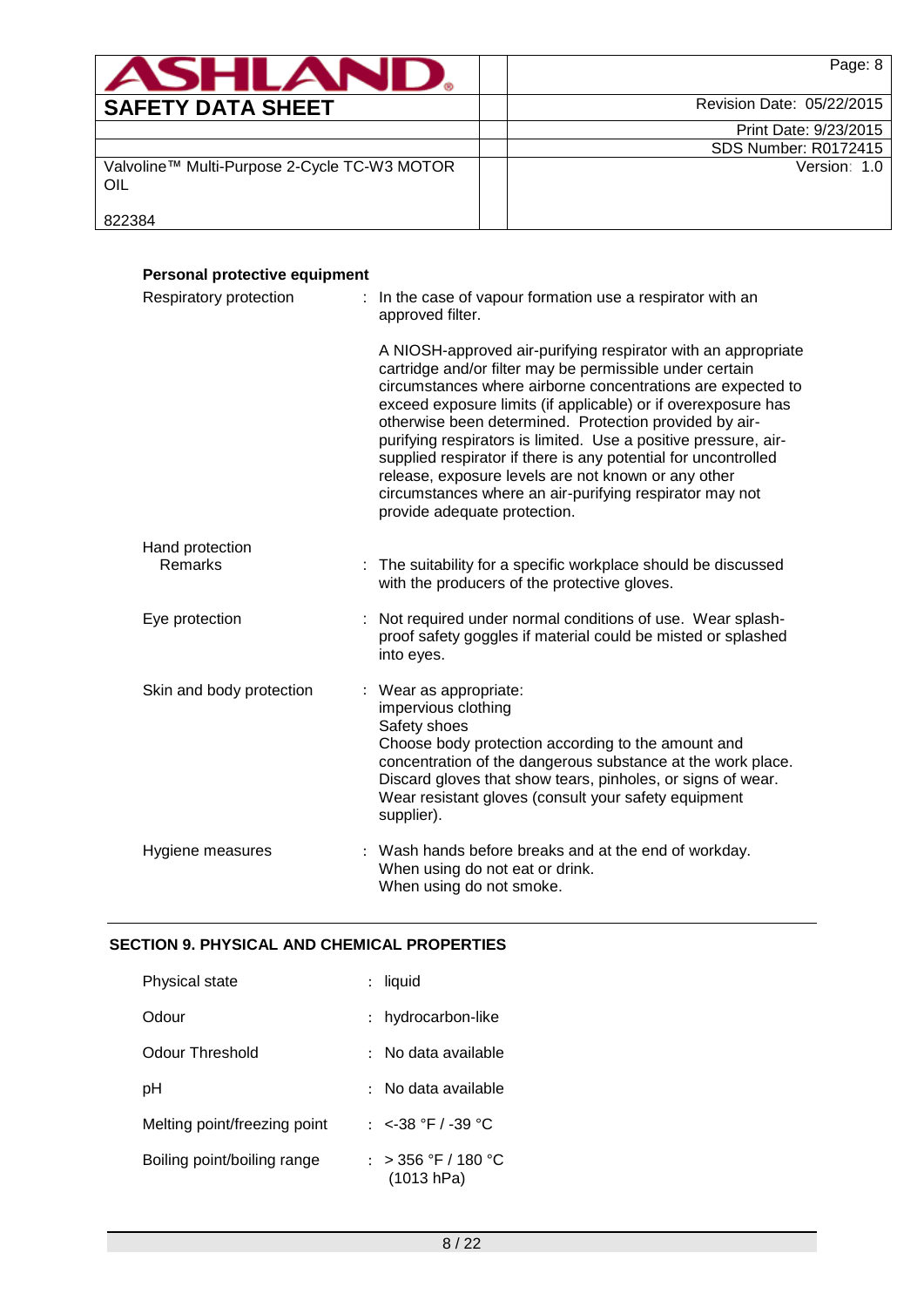| <b>ASHLAND.</b>                                     | Page: 9                     |
|-----------------------------------------------------|-----------------------------|
| <b>SAFETY DATA SHEET</b>                            | Revision Date: 05/22/2015   |
|                                                     | Print Date: 9/23/2015       |
|                                                     | <b>SDS Number: R0172415</b> |
| Valvoline™ Multi-Purpose 2-Cycle TC-W3 MOTOR<br>OIL | Version: 1.0                |
| 822384                                              |                             |

| Flash point                                     | 151 °F / 66 °C<br>Method: Cleveland open cup                   |
|-------------------------------------------------|----------------------------------------------------------------|
| Evaporation rate                                | 0.1<br>÷.<br>butyl acetate=1                                   |
| Flammability (solid, gas)                       | $\ddot{\cdot}$                                                 |
|                                                 | No data available                                              |
| Flammability (liquids)                          | <b>Static Accumulating liquid</b><br>$\mathbb{R}^{\mathbb{Z}}$ |
| Flammability (liquids)<br>Upper explosion limit | ř.<br>6.0 %(V)                                                 |
| Lower explosion limit                           | 1.0 %(V)<br>$\ddot{\cdot}$                                     |
| Vapour pressure                                 | 0.2 mmHg (20 °C)<br>$\ddot{\phantom{a}}$                       |
| Relative vapour density                         | No data available<br>$\ddot{\cdot}$                            |
| Relative density                                | No data available<br>$\ddot{\cdot}$                            |
| Density                                         | Average 0.8550 g/cm3 (20 °C)<br>$\ddot{\cdot}$                 |
| Solubility(ies)<br>Water solubility             | insoluble<br>$\ddot{\cdot}$                                    |
| Solubility in other solvents                    | No data available<br>$\ddot{\cdot}$                            |
| Partition coefficient: n-<br>octanol/water      | No data available<br>÷.                                        |
| Thermal decomposition                           | No data available<br>$\ddot{\cdot}$                            |
| Viscosity<br>Viscosity, dynamic                 | No data available<br>$\ddot{\cdot}$                            |
| Viscosity, kinematic                            | $6.9$ mm $2/s$<br>$\ddot{\cdot}$                               |
| Oxidizing properties                            | No data available                                              |

# **SECTION 10. STABILITY AND REACTIVITY**

| Reactivity               | : No decomposition if stored and applied as directed. |
|--------------------------|-------------------------------------------------------|
| Chemical stability       | : Stable under recommended storage conditions.        |
| Possibility of hazardous | : Vapours may form explosive mixture with air.        |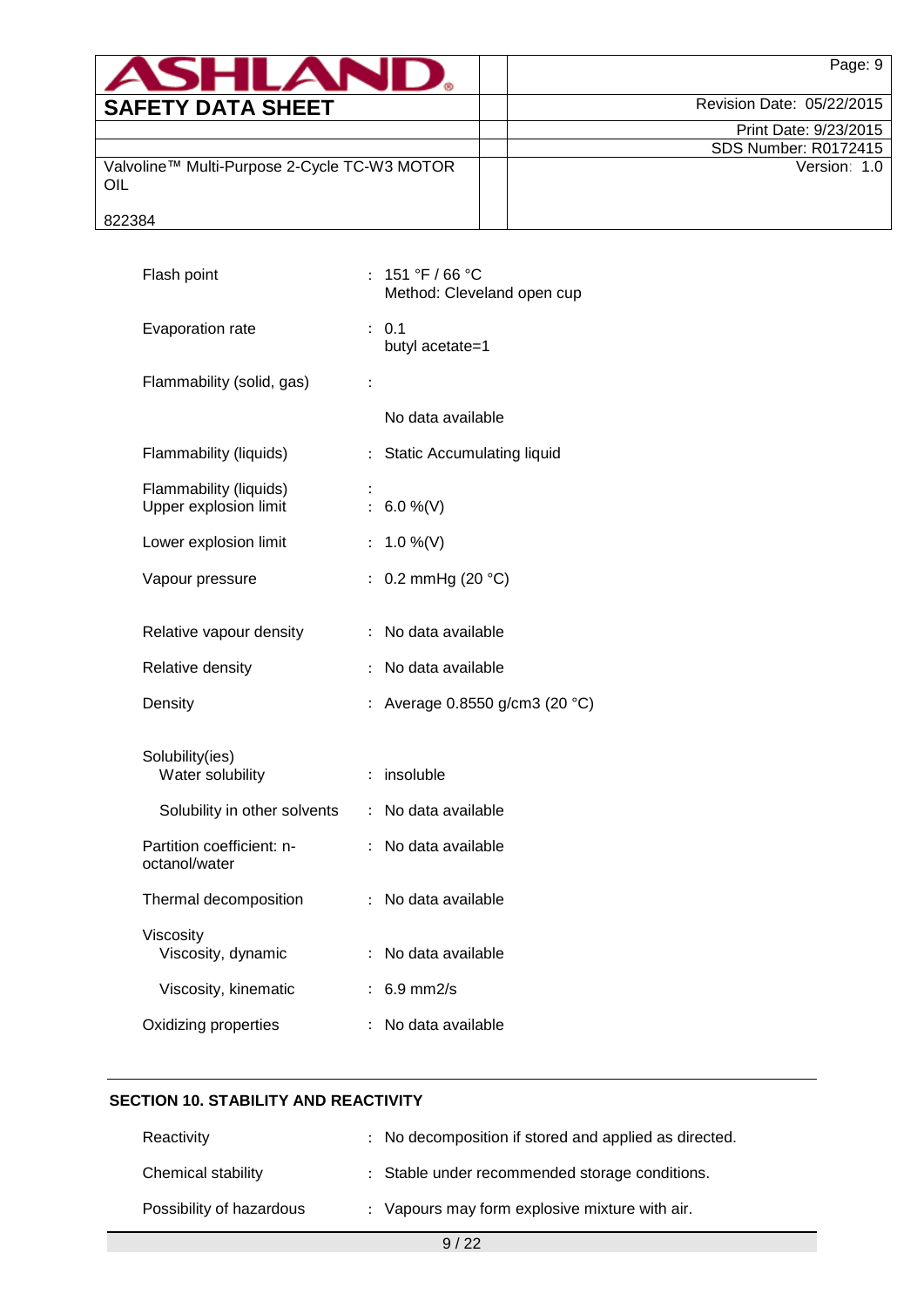| <b>ASHLAND.</b>                                     | Page: 10                  |
|-----------------------------------------------------|---------------------------|
| <b>SAFETY DATA SHEET</b>                            | Revision Date: 05/22/2015 |
|                                                     | Print Date: 9/23/2015     |
|                                                     | SDS Number: R0172415      |
| Valvoline™ Multi-Purpose 2-Cycle TC-W3 MOTOR<br>OIL | Version: 1.0              |
| 822384                                              |                           |

| reactions                           |                                                     |  |
|-------------------------------------|-----------------------------------------------------|--|
| Conditions to avoid                 | : Heat, flames and sparks.                          |  |
| Incompatible materials              | : Strong oxidizing agents<br>strong reducing agents |  |
| Hazardous decomposition<br>products | carbon dioxide and carbon monoxide<br>Hydrocarbons  |  |

## **SECTION 11. TOXICOLOGICAL INFORMATION**

| Information on likely routes of : Inhalation<br>exposure                                                                                                             | Skin contact<br>Eye Contact<br>Ingestion                                                                                                                                                                                    |
|----------------------------------------------------------------------------------------------------------------------------------------------------------------------|-----------------------------------------------------------------------------------------------------------------------------------------------------------------------------------------------------------------------------|
| <b>Acute toxicity</b><br>Not classified based on available information.<br><b>Components:</b><br>DISTILLATES (PETROLEUM), HYDROTREATED LIGHT:<br>Acute oral toxicity | : LD 50 (Rat): $> 5,000$ mg/kg                                                                                                                                                                                              |
| Acute inhalation toxicity                                                                                                                                            | : LC 50 (Rat, male and female): $>$ 5.28 mg/l<br>Exposure time: 4 h<br>Test atmosphere: vapour<br>Method: OECD Test Guideline 403<br>Assessment: No adverse effect has been observed in acute<br>inhalation toxicity tests. |
| Acute dermal toxicity                                                                                                                                                | : LD 50 (Rabbit): $> 2,000$ mg/kg<br>Assessment: No adverse effect has been observed in acute<br>dermal toxicity tests.                                                                                                     |
| DISTILLATES, SOLVENT-REFINED HEAVY PARAFFINIC:<br>Acute oral toxicity                                                                                                | : LD 50 (Rat): $> 5,000$ mg/kg                                                                                                                                                                                              |
| Acute inhalation toxicity                                                                                                                                            | : LC50 (Rat): $> 5.58$ mg/l<br>Exposure time: 4 h<br>Test atmosphere: dust/mist<br>Assessment: Not classified as acutely toxic by inhalation<br>under GHS.<br>Remarks: No mortality observed at this dose.                  |
| Acute dermal toxicity                                                                                                                                                | : LD 50 (Rabbit): $> 5,000$ mg/kg<br>Remarks: No mortality observed at this dose.                                                                                                                                           |
| RESIDUAL OILS (PETROLEUM), SOLVENT-REFINED:<br>Acute oral toxicity                                                                                                   | : LD50 (Rat): $> 5,000$ mg/kg<br>Remarks: Information given is based on data obtained from                                                                                                                                  |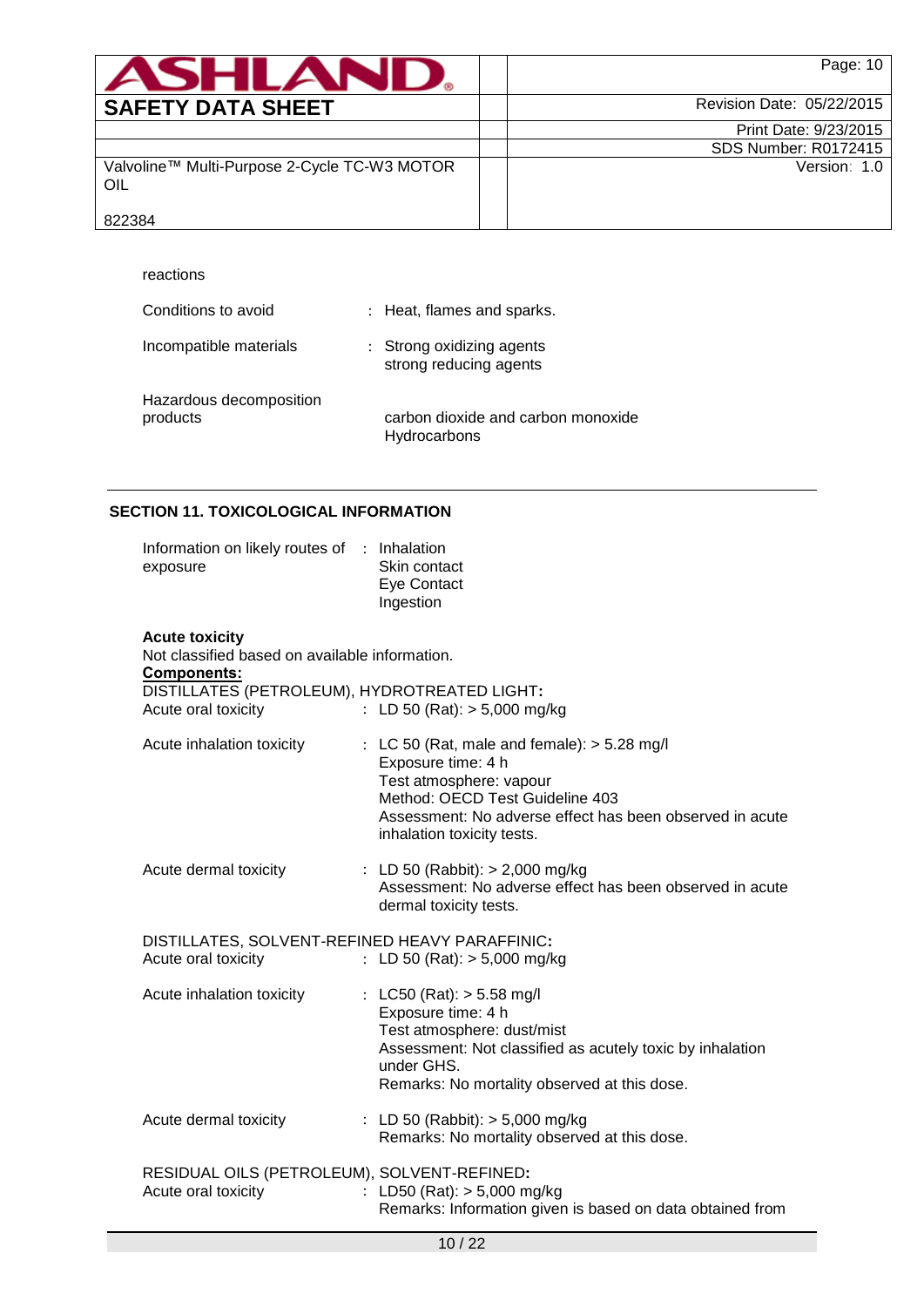| <b>ASHLAND.</b>                                     | Page: 11                    |
|-----------------------------------------------------|-----------------------------|
| <b>SAFETY DATA SHEET</b>                            | Revision Date: 05/22/2015   |
|                                                     | Print Date: 9/23/2015       |
|                                                     | <b>SDS Number: R0172415</b> |
| Valvoline™ Multi-Purpose 2-Cycle TC-W3 MOTOR<br>OIL | Version: 1.0                |
| 822384                                              |                             |

similar substances.

| Acute inhalation toxicity                                           | : LC50 (Rat): 2.18 mg/l<br>Exposure time: 4 h<br>Test atmosphere: dust/mist<br>Method: OECD Test Guideline 403                                         |
|---------------------------------------------------------------------|--------------------------------------------------------------------------------------------------------------------------------------------------------|
| Acute dermal toxicity                                               | : LD50 (Rat): $>$ 2,000 mg/kg<br>Method: OECD Test Guideline 402<br>Assessment: No adverse effect has been observed in acute<br>dermal toxicity tests. |
| SOLVENT NAPHTHA (PETROLEUM), HEAVY AROMATIC:<br>Acute oral toxicity | : LD 50 (Rat): $> 5,000$ mg/kg                                                                                                                         |
| Acute inhalation toxicity                                           | : LC 50 (Rat): $> 3,800$ mg/m3<br>Exposure time: 4 h<br>Assessment: Not classified as acutely toxic by inhalation<br>under GHS.                        |
| Acute dermal toxicity                                               | : LD 50 (Rabbit): $>$ 2,000 mg/kg<br>Assessment: No adverse effect has been observed in acute<br>dermal toxicity tests.                                |

#### **Skin corrosion/irritation**

Causes skin irritation.

# **Product:**

Remarks: May cause skin irritation and/or dermatitis.

Result: Repeated exposure may cause skin dryness or cracking.

#### **Components:**

DISTILLATES (PETROLEUM), HYDROTREATED LIGHT**:** Result: Irritating to skin

DISTILLATES, SOLVENT-REFINED HEAVY PARAFFINIC**:** Species: Rabbit Result: Not irritating to skin

RESIDUAL OILS (PETROLEUM), SOLVENT-REFINED**:** Species: Rabbit Result: Not irritating to skin

SOLVENT NAPHTHA (PETROLEUM), HEAVY AROMATIC**:** Result: Mildly irritating to skin

### **Serious eye damage/eye irritation**

Not classified based on available information.

# **Product:**

Remarks: Vapours may cause irritation to the eyes, respiratory system and the skin.

### **Components:**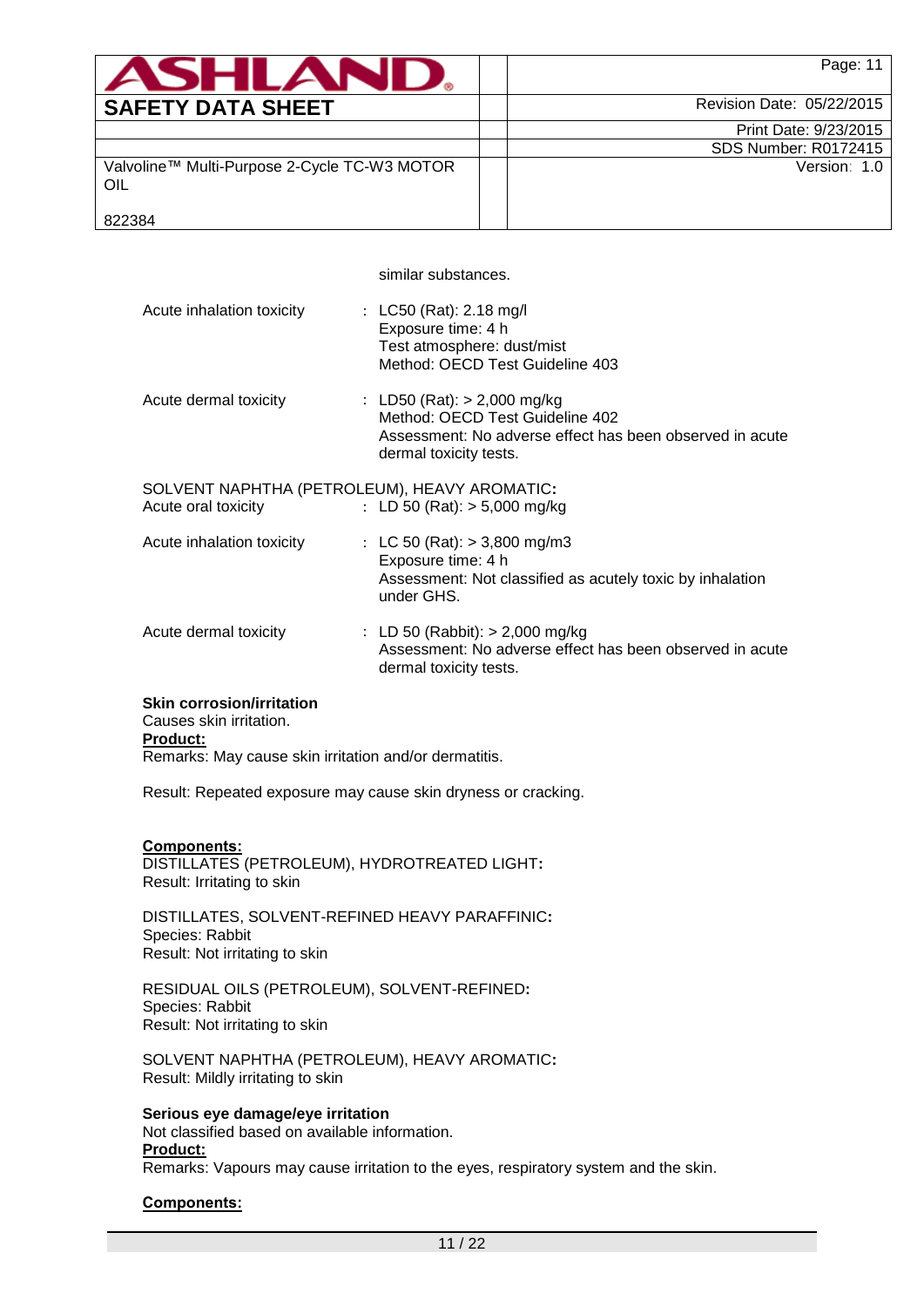| <b>ASHLAND</b>                                      | Page: 12                  |
|-----------------------------------------------------|---------------------------|
| <b>SAFETY DATA SHEET</b>                            | Revision Date: 05/22/2015 |
|                                                     | Print Date: 9/23/2015     |
|                                                     | SDS Number: R0172415      |
| Valvoline™ Multi-Purpose 2-Cycle TC-W3 MOTOR<br>OIL | Version: 1.0              |
| 822384                                              |                           |

DISTILLATES (PETROLEUM), HYDROTREATED LIGHT**:** Result: Mildly irritating to eyes

DISTILLATES, SOLVENT-REFINED HEAVY PARAFFINIC**:** Species: Rabbit Result: Not irritating to eyes

RESIDUAL OILS (PETROLEUM), SOLVENT-REFINED**:** Species: Rabbit Result: Mildly irritating to eyes

SOLVENT NAPHTHA (PETROLEUM), HEAVY AROMATIC**:** Result: Mildly irritating to eyes

#### **Respiratory or skin sensitisation**

Skin sensitisation: Not classified based on available information. Respiratory sensitisation: Not classified based on available information. **Components:** DISTILLATES, SOLVENT-REFINED HEAVY PARAFFINIC**:** Test Type: Buehler Test Species: Guinea pig Assessment: Does not cause skin sensitisation.

RESIDUAL OILS (PETROLEUM), SOLVENT-REFINED**:** Test Type: Buehler Test Species: Guinea pig Assessment: Does not cause skin sensitisation. Method: OECD Test Guideline 406

#### **Germ cell mutagenicity**

Not classified based on available information. **Carcinogenicity** May cause cancer. **Components:** DISTILLATES, SOLVENT-REFINED HEAVY PARAFFINIC**:** Carcinogenicity - Assessment : Sufficient evidence of carcinogenicity in animal experiments

RESIDUAL OILS (PETROLEUM), SOLVENT-REFINED**:** Carcinogenicity - Assessment : Possible human carcinogen

### **Reproductive toxicity**

Suspected of damaging fertility or the unborn child.

**Components:**

DISTILLATES, SOLVENT-REFINED HEAVY PARAFFINIC**:**

| Reproductive toxicity - | : Some evidence of adverse effects on development, based on |
|-------------------------|-------------------------------------------------------------|
| Assessment              | animal experiments.                                         |

### RESIDUAL OILS (PETROLEUM), SOLVENT-REFINED**:**

| Reproductive toxicity - | : Some evidence of adverse effects on development, based on |
|-------------------------|-------------------------------------------------------------|
| Assessment              | animal experiments.                                         |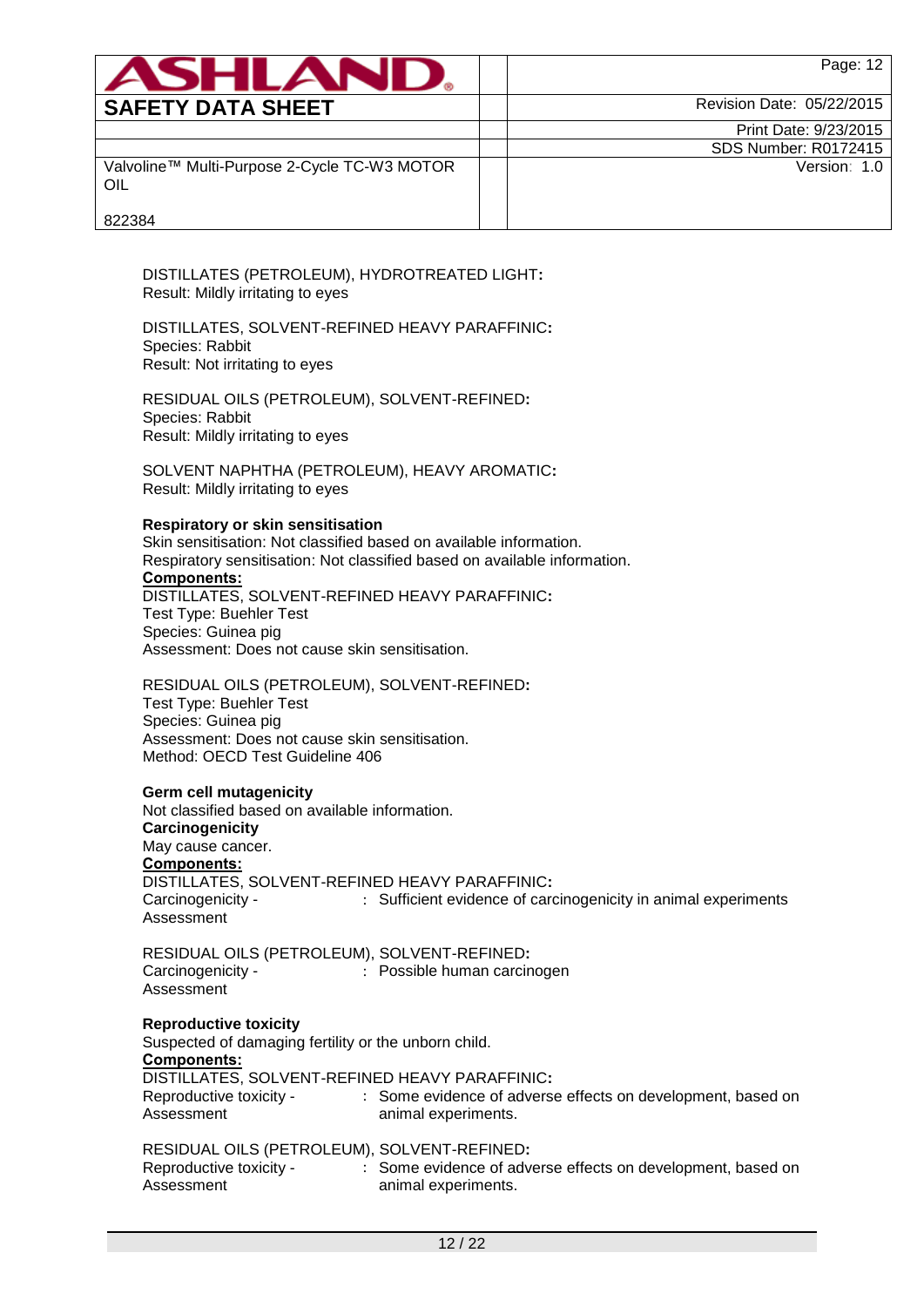| <b>ASHLAND.</b>                                     | Page: 13                    |
|-----------------------------------------------------|-----------------------------|
| <b>SAFETY DATA SHEET</b>                            | Revision Date: 05/22/2015   |
|                                                     | Print Date: 9/23/2015       |
|                                                     | <b>SDS Number: R0172415</b> |
| Valvoline™ Multi-Purpose 2-Cycle TC-W3 MOTOR<br>OIL | Version: 1.0                |
| 822384                                              |                             |

## **STOT - single exposure**

May cause drowsiness or dizziness. **Components:** DISTILLATES (PETROLEUM), HYDROTREATED LIGHT**:** Assessment: May cause drowsiness or dizziness.

#### **STOT - repeated exposure**

Causes damage to organs (Adrenal gland, Bone marrow, Liver, Kidney, Immune system, thymus gland, Stomach) through prolonged or repeated exposure in contact with skin. **Components:** DISTILLATES, SOLVENT-REFINED HEAVY PARAFFINIC**:** Exposure routes: Skin contact Target Organs: Adrenal gland Assessment: The substance or mixture is classified as specific target organ toxicant, repeated exposure, category 1.

Exposure routes: Skin contact Target Organs: Bone marrow Assessment: The substance or mixture is classified as specific target organ toxicant, repeated exposure, category 1.

Exposure routes: Skin contact Target Organs: Liver Assessment: The substance or mixture is classified as specific target organ toxicant, repeated exposure, category 1.

Exposure routes: Skin contact Target Organs: Kidney Assessment: The substance or mixture is classified as specific target organ toxicant, repeated exposure, category 1.

Exposure routes: Skin contact Target Organs: Immune system Assessment: The substance or mixture is classified as specific target organ toxicant, repeated exposure, category 1.

Exposure routes: Skin contact Target Organs: thymus gland Assessment: The substance or mixture is classified as specific target organ toxicant, repeated exposure, category 1.

Exposure routes: Skin contact Target Organs: Stomach Assessment: The substance or mixture is classified as specific target organ toxicant, repeated exposure, category 1.

RESIDUAL OILS (PETROLEUM), SOLVENT-REFINED**:** Exposure routes: Skin contact Target Organs: Adrenal gland Assessment: The substance or mixture is classified as specific target organ toxicant, repeated exposure, category 1.

Exposure routes: Skin contact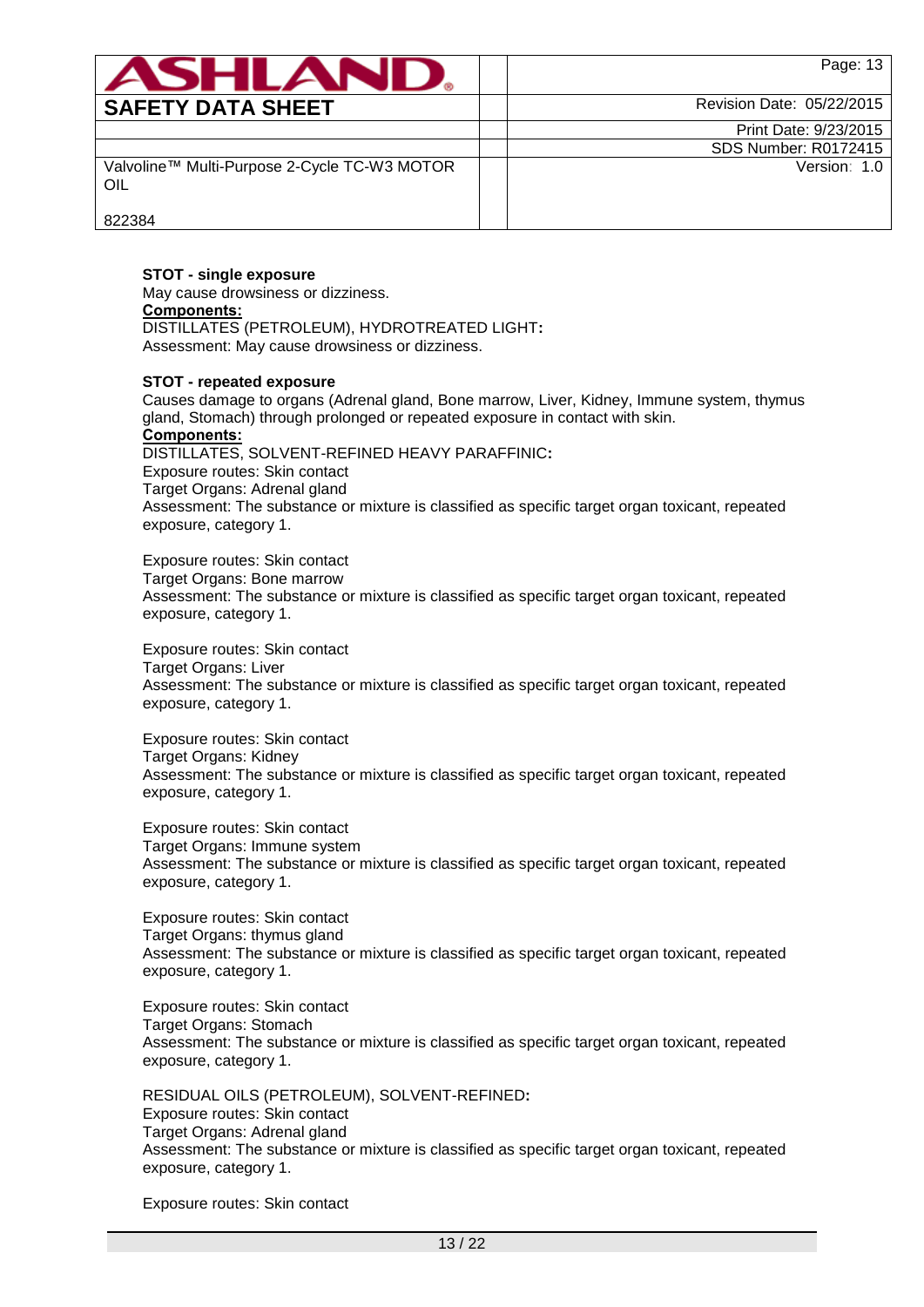| <b>ASHLAND.</b>                                     | Page: 14                    |
|-----------------------------------------------------|-----------------------------|
| <b>SAFETY DATA SHEET</b>                            | Revision Date: 05/22/2015   |
|                                                     | Print Date: 9/23/2015       |
|                                                     | <b>SDS Number: R0172415</b> |
| Valvoline™ Multi-Purpose 2-Cycle TC-W3 MOTOR<br>OIL | Version: 1.0                |
| 822384                                              |                             |

Target Organs: Bone marrow Assessment: The substance or mixture is classified as specific target organ toxicant, repeated exposure, category 1.

Exposure routes: Skin contact Target Organs: Liver Assessment: The substance or mixture is classified as specific target organ toxicant, repeated exposure, category 1.

Exposure routes: Skin contact Target Organs: Kidney Assessment: The substance or mixture is classified as specific target organ toxicant, repeated exposure, category 1.

Exposure routes: Skin contact Target Organs: Immune system Assessment: The substance or mixture is classified as specific target organ toxicant, repeated exposure, category 1.

Exposure routes: Skin contact Target Organs: thymus gland Assessment: The substance or mixture is classified as specific target organ toxicant, repeated exposure, category 1.

Exposure routes: Skin contact Target Organs: Stomach Assessment: The substance or mixture is classified as specific target organ toxicant, repeated exposure, category 1.

#### **Aspiration toxicity**

May be fatal if swallowed and enters airways. **Product:** May be fatal if swallowed and enters airways.

### **Components:**

DISTILLATES, SOLVENT-REFINED HEAVY PARAFFINIC**:** The substance or mixture is known to cause human aspiration toxicity hazards or has to be regarded as if it causes a human aspiration toxicity hazard.

RESIDUAL OILS (PETROLEUM), SOLVENT-REFINED**:** The substance or mixture is known to cause human aspiration toxicity hazards or has to be regarded as if it causes a human aspiration toxicity hazard.

SOLVENT NAPHTHA (PETROLEUM), HEAVY AROMATIC**:** May be fatal if swallowed and enters airways.

## **Further information**

### **Product:**

Remarks: Symptoms of overexposure may be headache, dizziness, tiredness, nausea and vomiting., Concentrations substantially above the TLV value may cause narcotic effects., Solvents may degrease the skin.

### **Carcinogenicity:**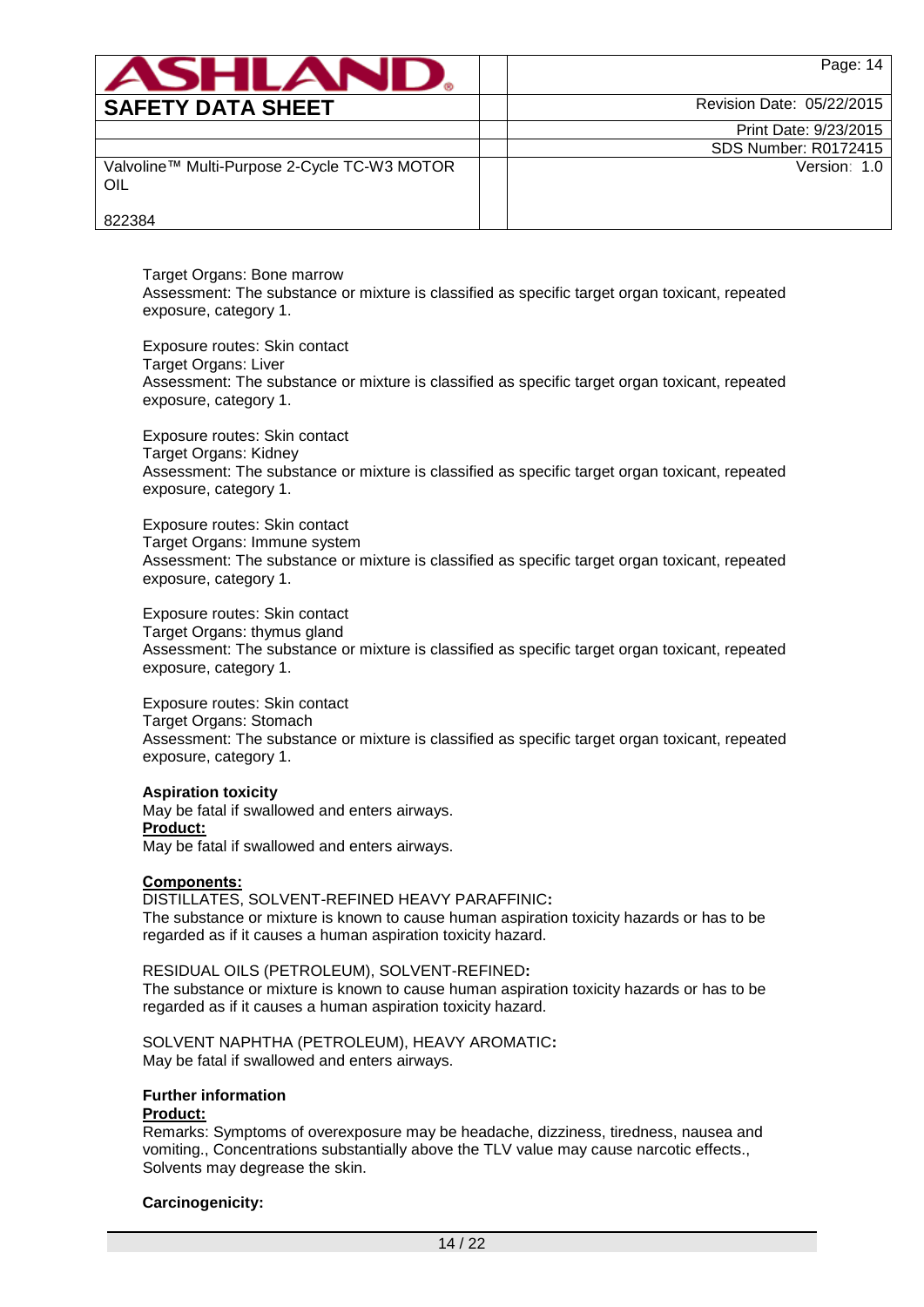| <b>ASHLAND.</b>                                     | Page: 15                  |
|-----------------------------------------------------|---------------------------|
| <b>SAFETY DATA SHEET</b>                            | Revision Date: 05/22/2015 |
|                                                     | Print Date: 9/23/2015     |
|                                                     | SDS Number: R0172415      |
| Valvoline™ Multi-Purpose 2-Cycle TC-W3 MOTOR<br>OIL | Version: 1.0              |
| 822384                                              |                           |

| <b>IARC</b> | Group 1: Carcinogenic to humans                     |                          |                                                                                                                            |
|-------------|-----------------------------------------------------|--------------------------|----------------------------------------------------------------------------------------------------------------------------|
|             | DISTILLATES,<br><b>REFINED</b><br><b>PARAFFINIC</b> | SOLVENT-<br><b>HEAVY</b> | 64741-88-4                                                                                                                 |
| <b>OSHA</b> | carcinogen by OSHA.                                 |                          | No component of this product present at levels greater than or<br>equal to 0.1% is identified as a carcinogen or potential |
| <b>NTP</b>  | Known to be human carcinogen                        |                          |                                                                                                                            |
|             | DISTILLATES,<br><b>REFINED</b><br><b>PARAFFINIC</b> | SOLVENT-<br><b>HEAVY</b> | 64741-88-4                                                                                                                 |

# **SECTION 12. ECOLOGICAL INFORMATION**

# **Ecotoxicity**

| Components:                                                                  |                                                                                                                                                                                                                                                                        |
|------------------------------------------------------------------------------|------------------------------------------------------------------------------------------------------------------------------------------------------------------------------------------------------------------------------------------------------------------------|
| DISTILLATES (PETROLEUM), HYDROTREATED LIGHT:                                 |                                                                                                                                                                                                                                                                        |
| Toxicity to fish                                                             | : LC50 (Oncorhynchus mykiss (rainbow trout)): 2 - 5 mg/l<br>Exposure time: 96 h<br>Test Type: semi-static test<br>Test substance: WAF<br>Method: OECD Test Guideline 203<br>Remarks: Information given is based on data obtained from<br>similar substances.           |
| Toxicity to daphnia and other<br>aquatic invertebrates                       | : EL50 (Water flea (Daphnia magna)): 1.4 mg/l<br>Exposure time: 48 h<br>Test Type: static test<br>Test substance: WAF<br>Method: OECD Test Guideline 202<br>Remarks: Information given is based on data obtained from<br>similar substances.                           |
| Toxicity to algae                                                            | : EL50 (Pseudokirchneriella subcapitata (green algae)): > 1 - 3<br>mg/l<br>Exposure time: 72 h<br>Test Type: static test<br>Test substance: WAF<br>Method: OECD Test Guideline 201<br>Remarks: Information given is based on data obtained from<br>similar substances. |
| Toxicity to daphnia and other<br>aquatic invertebrates<br>(Chronic toxicity) | : NOEL (Water flea (Daphnia magna)): 0.48 mg/l<br>Exposure time: 21 d<br>Test Type: semi-static test                                                                                                                                                                   |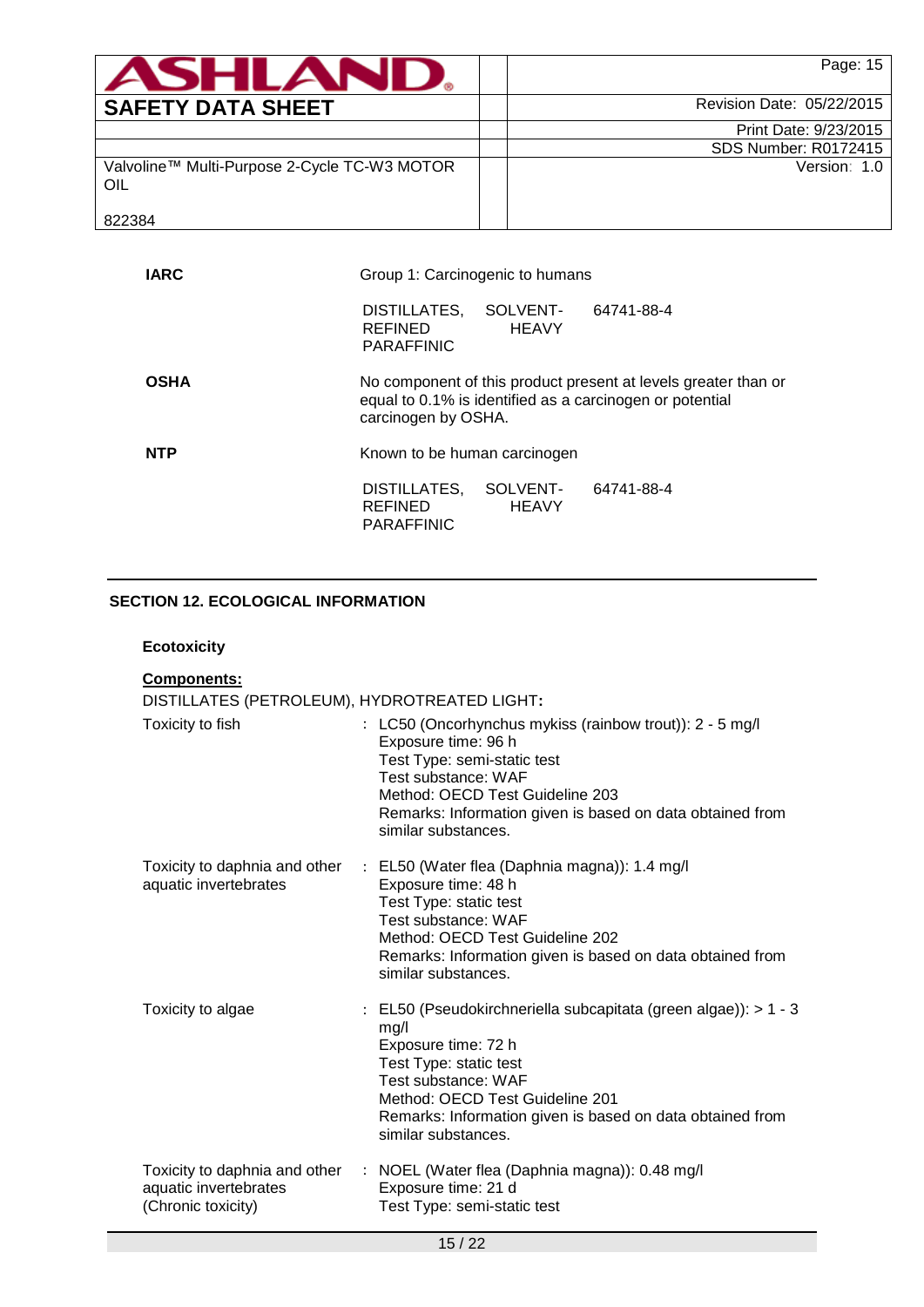| <b>ASHLAN</b>                                       | Page: 16                    |
|-----------------------------------------------------|-----------------------------|
| <b>SAFETY DATA SHEET</b>                            | Revision Date: 05/22/2015   |
|                                                     | Print Date: 9/23/2015       |
|                                                     | <b>SDS Number: R0172415</b> |
| Valvoline™ Multi-Purpose 2-Cycle TC-W3 MOTOR<br>OIL | Version: 1.0                |
| 822384                                              |                             |

|                                                                                     | Test substance: WAF<br>Method: OECD Test Guideline 211<br>Remarks: Information given is based on data obtained from<br>similar substances.                                                                                |
|-------------------------------------------------------------------------------------|---------------------------------------------------------------------------------------------------------------------------------------------------------------------------------------------------------------------------|
| DISTILLATES, SOLVENT-REFINED HEAVY PARAFFINIC:                                      |                                                                                                                                                                                                                           |
| Toxicity to fish                                                                    | : LL50 (Pimephales promelas (fathead minnow)): $> 100$ mg/l<br>Exposure time: 96 h<br>Test Type: static test<br>Test substance: WAF<br>Method: OECD Test Guideline 203<br>Remarks: No toxicity at the limit of solubility |
| Toxicity to daphnia and other<br>aquatic invertebrates                              | : EL50 (Daphnia magna (Water flea)): $> 10,000$ mg/l<br>Exposure time: 48 h<br>Test Type: static test<br>Test substance: WAF<br>Method: OECD Test Guideline 202                                                           |
| Toxicity to algae                                                                   | : NOEL (Pseudokirchneriella subcapitata (green algae)): >=<br>$100$ mg/l<br>End point: Growth inhibition<br>Exposure time: 72 h<br>Test Type: static test<br>Test substance: WAF<br>Method: OECD Test Guideline 201       |
| Toxicity to fish (Chronic<br>toxicity)                                              | : NOELR (Oncorhynchus mykiss (rainbow trout)): Calculated $>=$<br>1,000 mg/l<br>Exposure time: 14 d                                                                                                                       |
| Toxicity to daphnia and other<br>aquatic invertebrates<br>(Chronic toxicity)        | : NOEL (Daphnia (water flea)): 10 mg/l<br>Exposure time: 21 d<br>Test substance: WAF<br>Method: OECD Test Guideline 211                                                                                                   |
| RESIDUAL OILS (PETROLEUM), SOLVENT-REFINED:<br>Toxicity to fish                     | : LL50 (Pimephales promelas (fathead minnow)): > 100 mg/l<br>Exposure time: 96 h<br>Test Type: static test<br>Test substance: WAF<br>Method: OECD Test Guideline 203                                                      |
| Toxicity to daphnia and other<br>$\mathbb{Z}^{\mathbb{Z}}$<br>aquatic invertebrates | EL50 (Scud (Gammarus pulex)): > 10,000 mg/l<br>Exposure time: 48 h<br>Test Type: semi-static test<br>Method: OECD Test Guideline 202                                                                                      |
| Toxicity to algae                                                                   | NOEL (Pseudokirchneriella subcapitata (green algae)): >=<br>100 mg/l<br>End point: Growth inhibition<br>Exposure time: 72 h                                                                                               |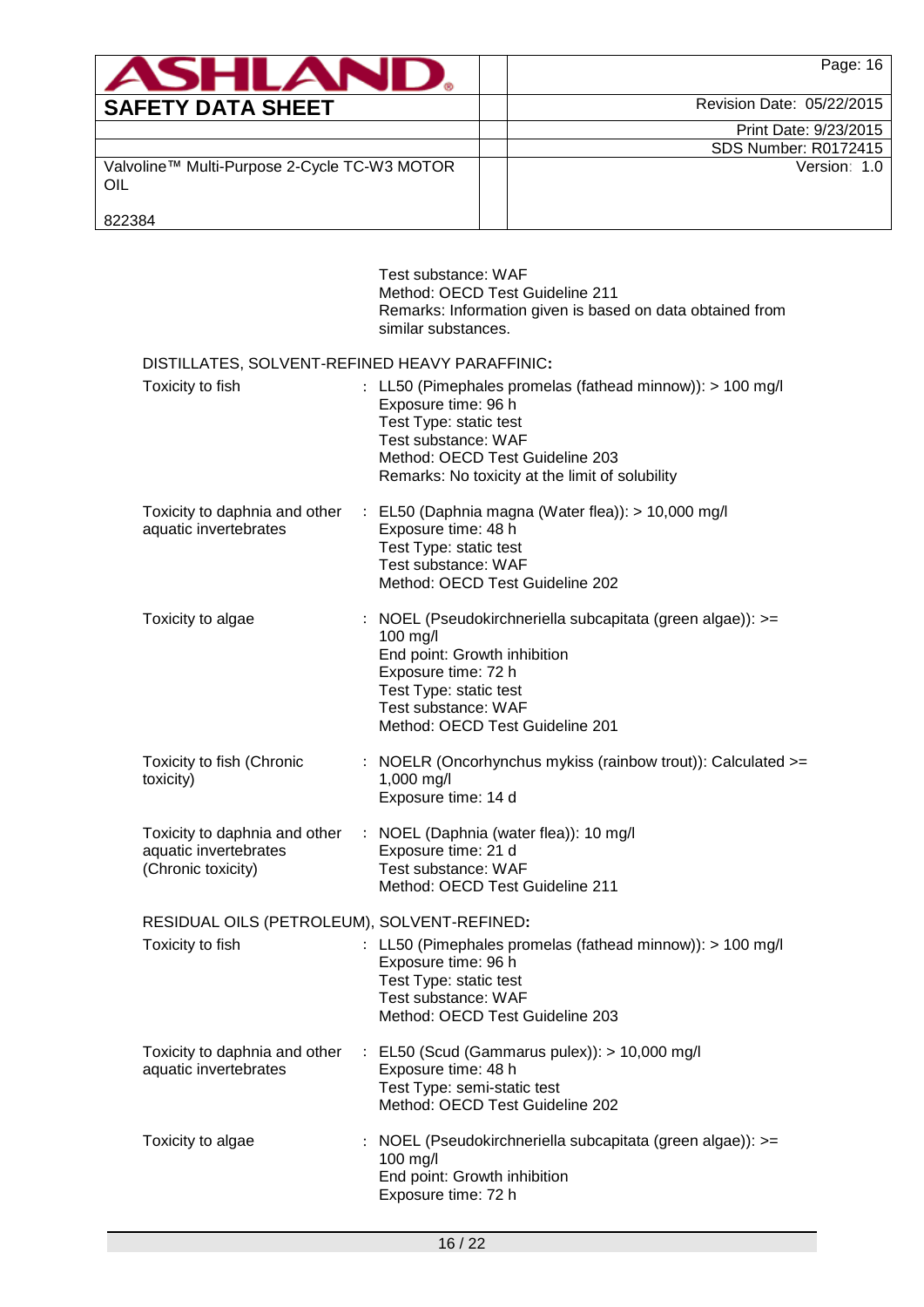| <b>ASHLAND.</b>                                     | Page: 17                    |
|-----------------------------------------------------|-----------------------------|
| <b>SAFETY DATA SHEET</b>                            | Revision Date: 05/22/2015   |
|                                                     | Print Date: 9/23/2015       |
|                                                     | <b>SDS Number: R0172415</b> |
| Valvoline™ Multi-Purpose 2-Cycle TC-W3 MOTOR<br>OIL | Version: 1.0                |
| 822384                                              |                             |

Test Type: static test Test substance: WAF Method: OECD Test Guideline 201 ı

| <b>Components:</b>                      |                                                                                                                                                                                                                |
|-----------------------------------------|----------------------------------------------------------------------------------------------------------------------------------------------------------------------------------------------------------------|
|                                         | DISTILLATES (PETROLEUM), HYDROTREATED LIGHT:                                                                                                                                                                   |
| Biodegradability                        | : Result: Inherently biodegradable<br>Biodegradation: 58.6 %<br>Exposure time: 28 d<br>Method: OECD Test Guideline 301F                                                                                        |
|                                         | DISTILLATES, SOLVENT-REFINED HEAVY PARAFFINIC:                                                                                                                                                                 |
| Biodegradability                        | : Result: Not readily biodegradable.<br>Biodegradation: 2 - 4 %<br>Exposure time: 28 d<br>Method: OECD Test Guideline 301B                                                                                     |
|                                         | RESIDUAL OILS (PETROLEUM), SOLVENT-REFINED:                                                                                                                                                                    |
| Biodegradability                        | : Result: Not readily biodegradable.<br>Biodegradation: 2 - 4 %<br>Exposure time: 28 d<br>Method: OECD Test Guideline 301B<br>Remarks: Information given is based on data obtained from<br>similar substances. |
| <b>Bioaccumulative potential</b>        |                                                                                                                                                                                                                |
| <b>Components:</b><br>No data available |                                                                                                                                                                                                                |
| <b>Mobility in soil</b>                 |                                                                                                                                                                                                                |
| <b>Components:</b><br>No data available |                                                                                                                                                                                                                |
| Other adverse effects                   |                                                                                                                                                                                                                |
| No data available                       |                                                                                                                                                                                                                |
| Product:                                |                                                                                                                                                                                                                |
| Additional ecological<br>information    | : An environmental hazard cannot be excluded in the event of<br>unprofessional handling or disposal., Toxic to aquatic life with<br>long lasting effects.                                                      |
| Components:                             |                                                                                                                                                                                                                |

# **Disposal methods**

General advice : The product should not be allowed to enter drains, water courses or the soil.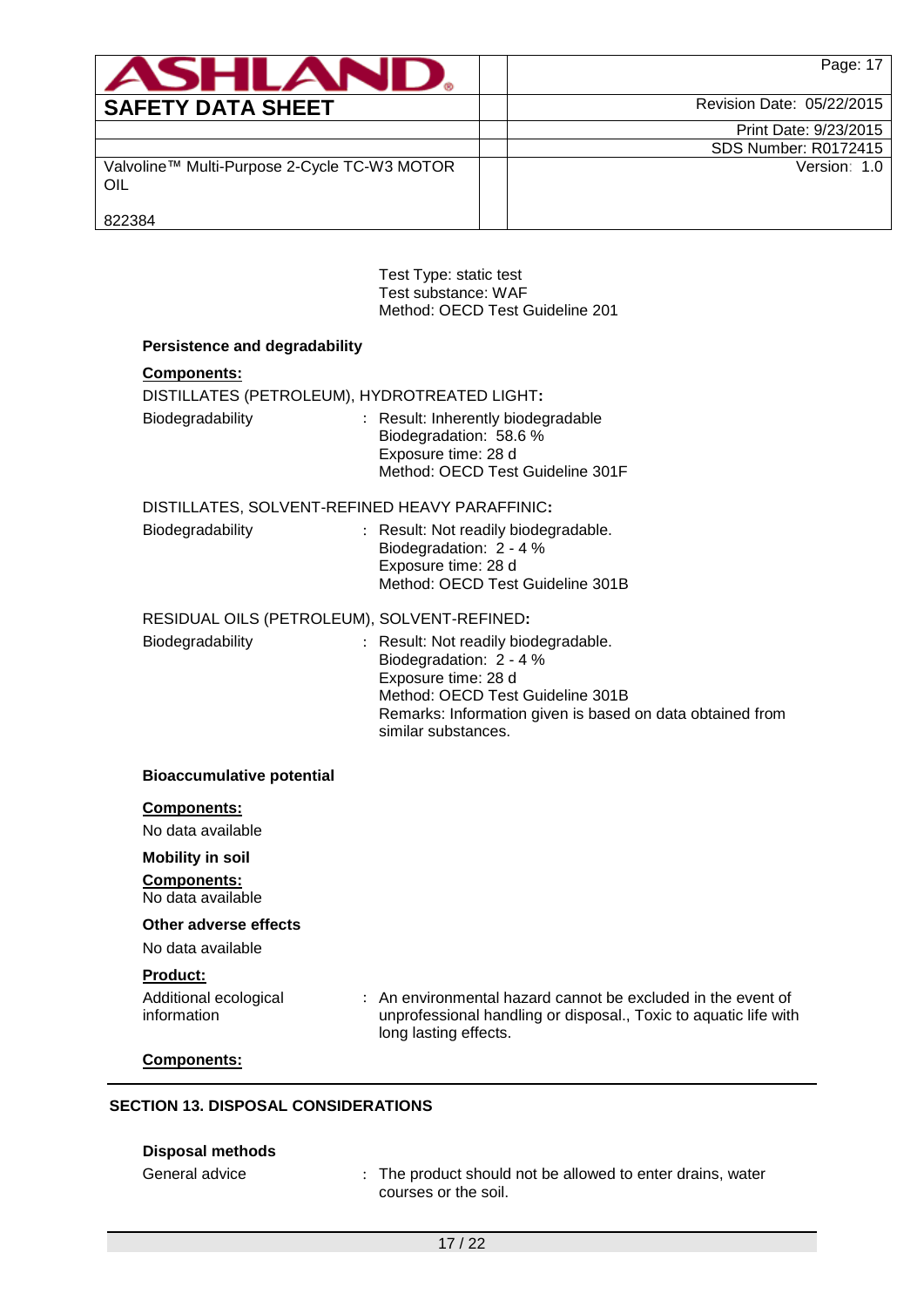| <b>ASHLAND.</b>                                     | Page: 18                    |
|-----------------------------------------------------|-----------------------------|
| <b>SAFETY DATA SHEET</b>                            | Revision Date: 05/22/2015   |
|                                                     | Print Date: 9/23/2015       |
|                                                     | <b>SDS Number: R0172415</b> |
| Valvoline™ Multi-Purpose 2-Cycle TC-W3 MOTOR<br>OIL | Version: 1.0                |
| 822384                                              |                             |

Do not contaminate ponds, waterways or ditches with chemical or used container. Send to a licensed waste management company.

Dispose of in accordance with all applicable local, state and federal regulations.

Contaminated packaging : Empty remaining contents. Dispose of as unused product. Empty containers should be taken to an approved waste handling site for recycling or disposal. Do not re-use empty containers. Do not burn, or use a cutting torch on, the empty drum.

### **SECTION 14. TRANSPORT INFORMATION**

#### **International transport regulations**

#### **REGULATION**

| .                |                             |              |                   |                |                  |
|------------------|-----------------------------|--------------|-------------------|----------------|------------------|
| <b>ID NUMBER</b> | <b>PROPER SHIPPING NAME</b> | *HAZARD      | <b>SUBSIDIARY</b> | <b>PACKING</b> | <b>MARINE</b>    |
|                  |                             | <b>CLASS</b> | <b>HAZARDS</b>    | <b>GROUP</b>   | <b>POLLUTANT</b> |
|                  |                             |              |                   |                | QTY.<br>TD.      |

#### **U.S. DOT - ROAD**

Not dangerous goods

### **U.S. DOT - RAIL**

Not dangerous goods

#### **U.S. DOT - INLAND WATERWAYS**

Not dangerous goods

### **TRANSPORT CANADA - ROAD**

Not dangerous goods

#### **TRANSPORT CANADA - RAIL**

Not dangerous goods

## **TRANSPORT CANADA - INLAND WATERWAYS**

Not dangerous goods

### **INTERNATIONAL MARITIME DANGEROUS GOODS**

Not dangerous goods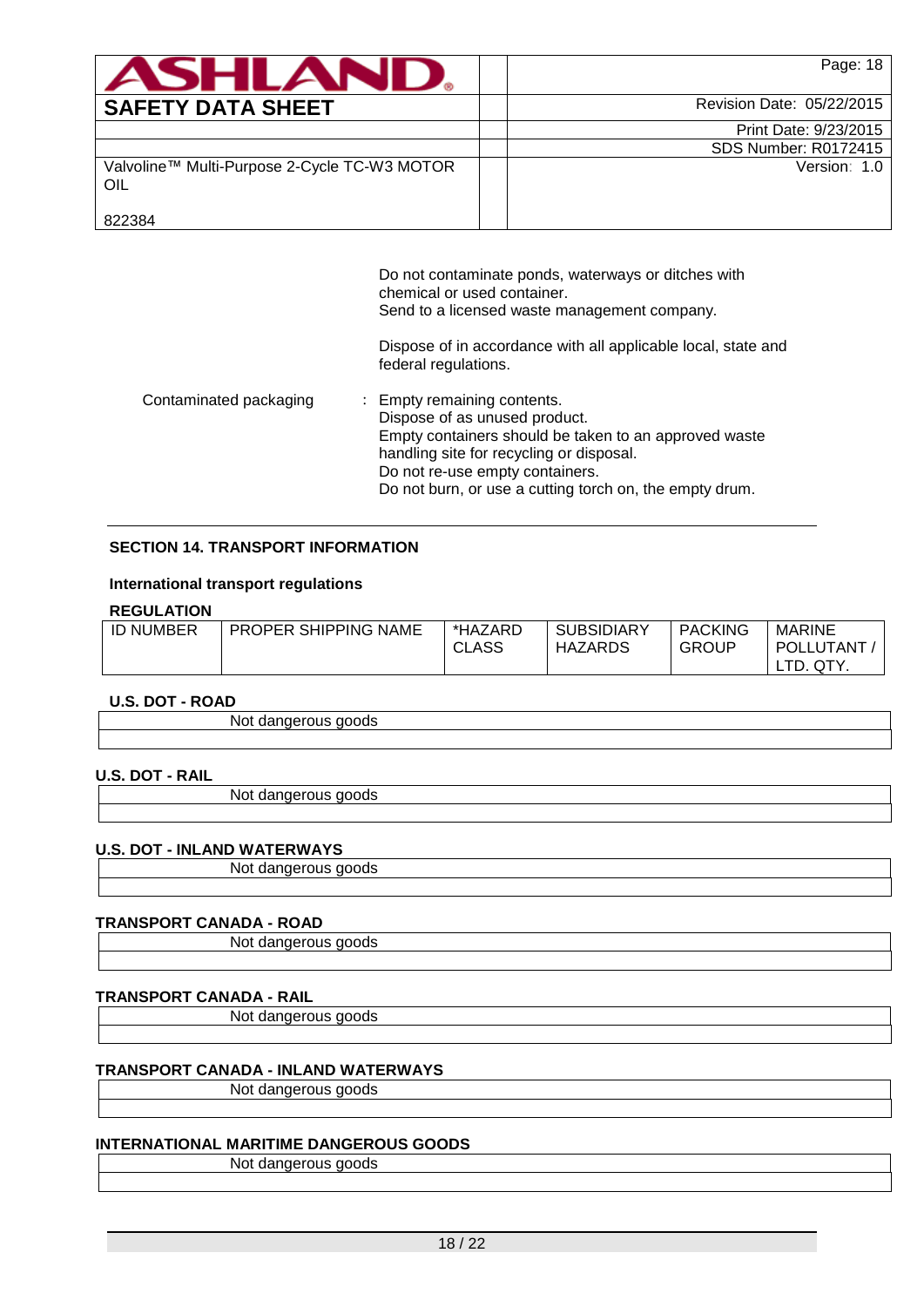| <b>ASHLAND.</b>                                     | Page: 19                    |
|-----------------------------------------------------|-----------------------------|
| <b>SAFETY DATA SHEET</b>                            | Revision Date: 05/22/2015   |
|                                                     | Print Date: 9/23/2015       |
|                                                     | <b>SDS Number: R0172415</b> |
| Valvoline™ Multi-Purpose 2-Cycle TC-W3 MOTOR<br>OIL | Version: 1.0                |
| 822384                                              |                             |

# **INTERNATIONAL AIR TRANSPORT ASSOCIATION - CARGO**

Not dangerous goods

# **INTERNATIONAL AIR TRANSPORT ASSOCIATION - PASSENGER**

Not dangerous goods

#### **MEXICAN REGULATION FOR THE LAND TRANSPORT OF HAZARDOUS MATERIALS AND WASTES**

Not dangerous goods

## **\*ORM = ORM-D, CBL = COMBUSTIBLE LIQUID**

Marine pollutant and pollutant

Dangerous goods descriptions (if indicated above) may not reflect quantity, end-use or region-specific exceptions that can be applied. Consult shipping documents for descriptions that are specific to the shipment.

# **SECTION 15. REGULATORY INFORMATION**

| SARA 311/312 Hazards                    | $\therefore$ Fire Hazard<br>Acute Health Hazard<br>Chronic Health Hazard                                                                                                                  |
|-----------------------------------------|-------------------------------------------------------------------------------------------------------------------------------------------------------------------------------------------|
| <b>SARA 313</b><br>Component(s)SARA 313 | : This material does not contain any chemical components with<br>known CAS numbers that exceed the threshold (De Minimis)<br>reporting levels established by SARA Title III, Section 313. |
| <b>California Prop 65</b>               | This product does not contain any chemicals known to State<br>of California to cause cancer, birth defects, or any other<br>reproductive harm.                                            |
| TSCA                                    | The components of this product are reported in the following inventories:<br>: On TSCA Inventory                                                                                          |
| <b>DSL</b>                              | : All components of this product are on the Canadian DSL.                                                                                                                                 |
| <b>AUSTR</b>                            | : On the inventory, or in compliance with the inventory                                                                                                                                   |
| <b>IECSC</b>                            | : Not in compliance with the inventory                                                                                                                                                    |
| <b>NZIOC</b>                            | : Not in compliance with the inventory                                                                                                                                                    |
| <b>ENCS</b>                             | : Not in compliance with the inventory                                                                                                                                                    |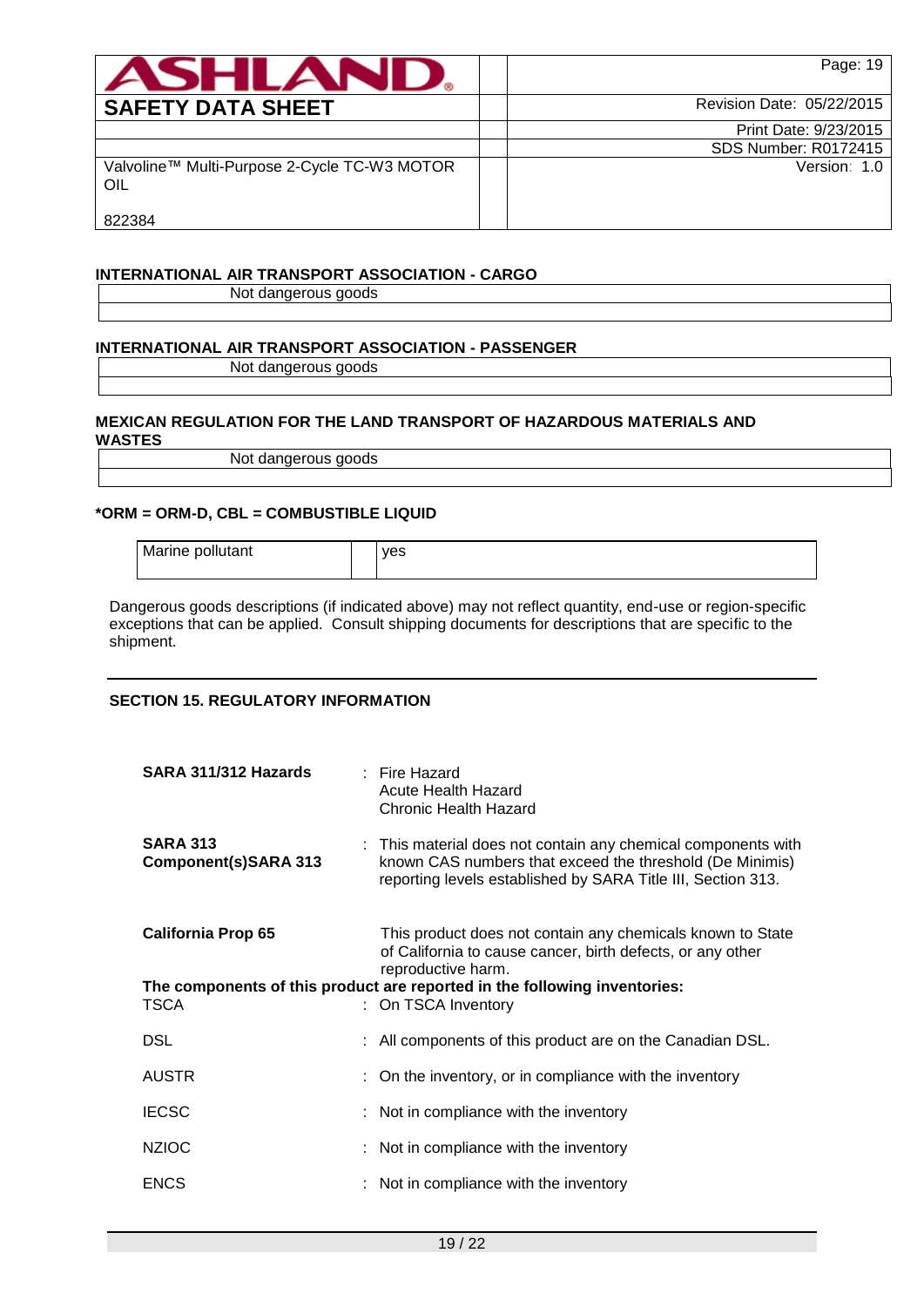| <b>ASHLAND.</b>                                     | Page: 20                  |
|-----------------------------------------------------|---------------------------|
| <b>SAFETY DATA SHEET</b>                            | Revision Date: 05/22/2015 |
|                                                     | Print Date: 9/23/2015     |
|                                                     | SDS Number: R0172415      |
| Valvoline™ Multi-Purpose 2-Cycle TC-W3 MOTOR<br>OIL | Version: 1.0              |
| 822384                                              |                           |

| KECL         | : On the inventory, or in compliance with the inventory |
|--------------|---------------------------------------------------------|
| <b>PICCS</b> | : On the inventory, or in compliance with the inventory |
| <b>IECSC</b> | : Not in compliance with the inventory                  |

### **Inventories**

AICS (Australia), DSL (Canada), IECSC (China), REACH (European Union), ENCS (Japan), ISHL (Japan), KECI (Korea), NZIoC (New Zealand), PICCS (Philippines), TSCA (USA)

### **SECTION 16. OTHER INFORMATION**

### **Further information**

Revision Date: 05/22/2015



#### **NFPA Flammable and Combustible Liquids Classification** Combustible Liquid Class IIIA

# **Full text of H-Statements referred to under sections 2 and 3.**

|                   | עוו נטאג טו וו טנענטווט וטוטווט וטנטוועט נט עוועטו טטטווט ב טווע ט.                     |
|-------------------|-----------------------------------------------------------------------------------------|
| H <sub>22</sub> 7 | Combustible liquid.                                                                     |
| H304              | May be fatal if swallowed and enters airways.                                           |
| H315              | Causes skin irritation.                                                                 |
| H332              | Harmful if inhaled.                                                                     |
| H336              | May cause drowsiness or dizziness.                                                      |
| H350              | May cause cancer.                                                                       |
| H361              | Suspected of damaging fertility or the unborn child.                                    |
| H372              | Causes damage to organs through prolonged or repeated exposure in<br>contact with skin. |

Sources of key data used to compile the Safety Data Sheet Ashland internal data including own and sponsored test reports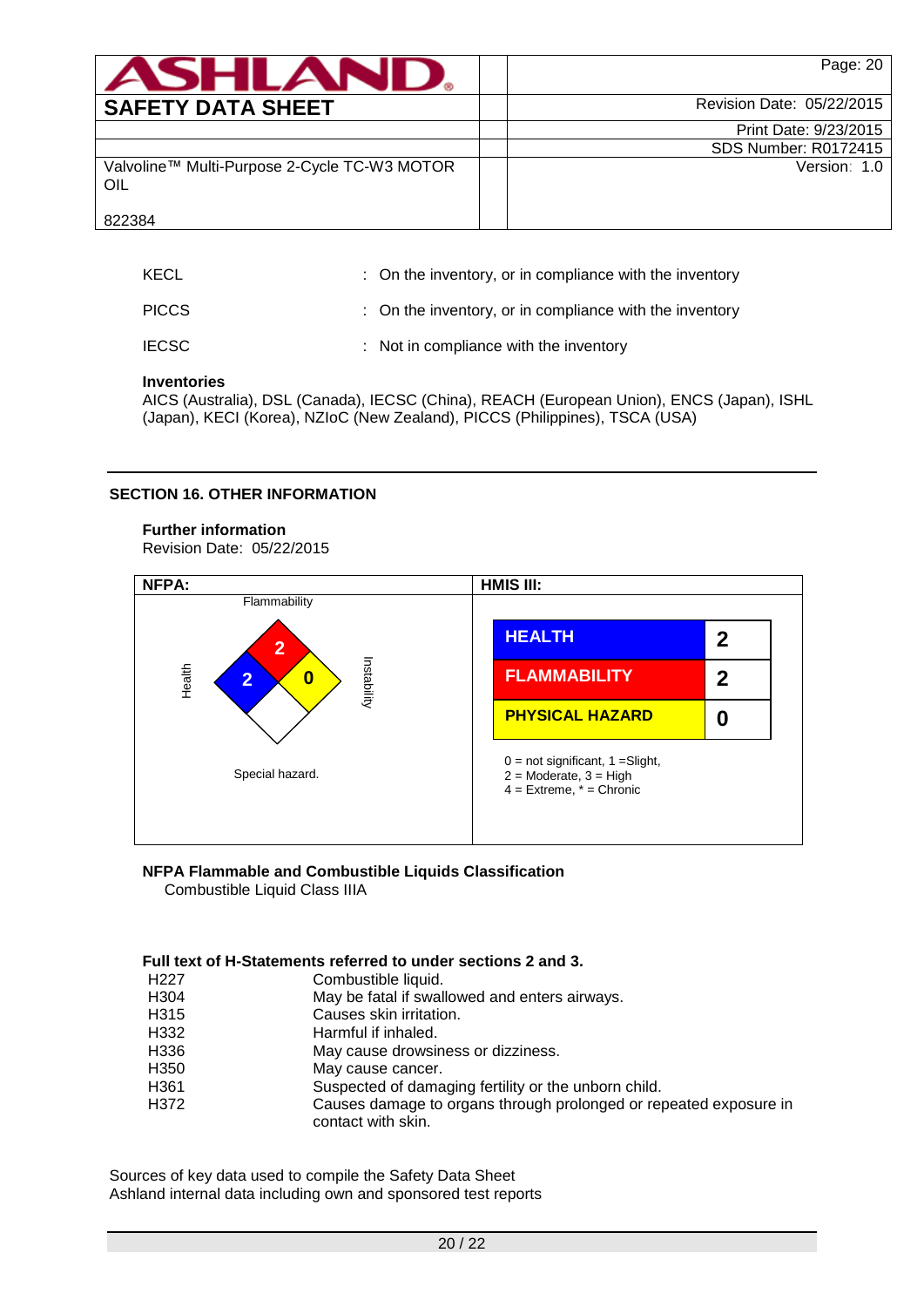| <b>ASHLAND.</b>                                     | Page: 21                  |
|-----------------------------------------------------|---------------------------|
| <b>SAFETY DATA SHEET</b>                            | Revision Date: 05/22/2015 |
|                                                     | Print Date: 9/23/2015     |
|                                                     | SDS Number: R0172415      |
| Valvoline™ Multi-Purpose 2-Cycle TC-W3 MOTOR<br>OIL | Version: 1.0              |
| 822384                                              |                           |

The UNECE administers regional agreements implementing harmonised classification for labelling (GHS) and transport.

The information accumulated herein is believed to be accurate but is not warranted to be whether originating with the company or not. Recipients are advised to confirm in advance of need that the information is current, applicable, and suitable to their circumstances. This SDS has been prepared by Ashland's Environmental Health and Safety Department (1-800-325-3751).

List of abbreviations and acronyms that could be, but not necessarily are, used in this safety data sheet :

ACGIH : American Conference of Industrial Hygienists

BEI : Biological Exposure Index

CAS : Chemical Abstracts Service (Division of the American Chemical Society).

CMR : Carcinogenic, Mutagenic or Toxic for Reproduction

FG : Food grade

GHS : Globally Harmonized System of Classification and Labeling of Chemicals.

H-statement : Hazard Statement

IATA : International Air Transport Association.

IATA-DGR : Dangerous Goods Regulation by the "International Air Transport Association" (IATA).

ICAO : International Civil Aviation Organization

ICAO-TI (ICAO) : Technical Instructions by the "International Civil Aviation Organization"

IMDG : International Maritime Code for Dangerous Goods

ISO : International Organization for Standardization

logPow : octanol-water partition coefficient

LCxx : Lethal Concentration, for xx percent of test population

LDxx : Lethal Dose, for xx percent of test population.

ICxx : Inhibitory Concentration for xx of a substance

Ecxx : Effective Concentration of xx

N.O.S.: Not Otherwise Specified

OECD : Organization for Economic Co-operation and Development

OEL : Occupational Exposure Limit

P-Statement : Precautionary Statement

PBT : Persistent , Bioaccumulative and Toxic

PPE : Personal Protective Equipment

STEL : Short-term exposure limit

STOT : Specific Target Organ Toxicity

TLV : Threshold Limit Value

TWA : Time-weighted average

vPvB : Very Persistent and Very Bioaccumulative

WEL : Workplace Exposure Level

CERCLA : Comprehensive Environmental Response, Compensation, and Liability Act

DOT : Department of Transportation

FIFRA : Federal Insecticide, Fungicide, and Rodenticide Act

HMIRC : Hazardous Materials Information Review Commission

HMIS : Hazardous Materials Identification System

NFPA : National Fire Protection Association

NIOSH : National Institute for Occupational Safety and Health

OSHA : Occupational Safety and Health Administration

PMRA : Health Canada Pest Management Regulatory Agency